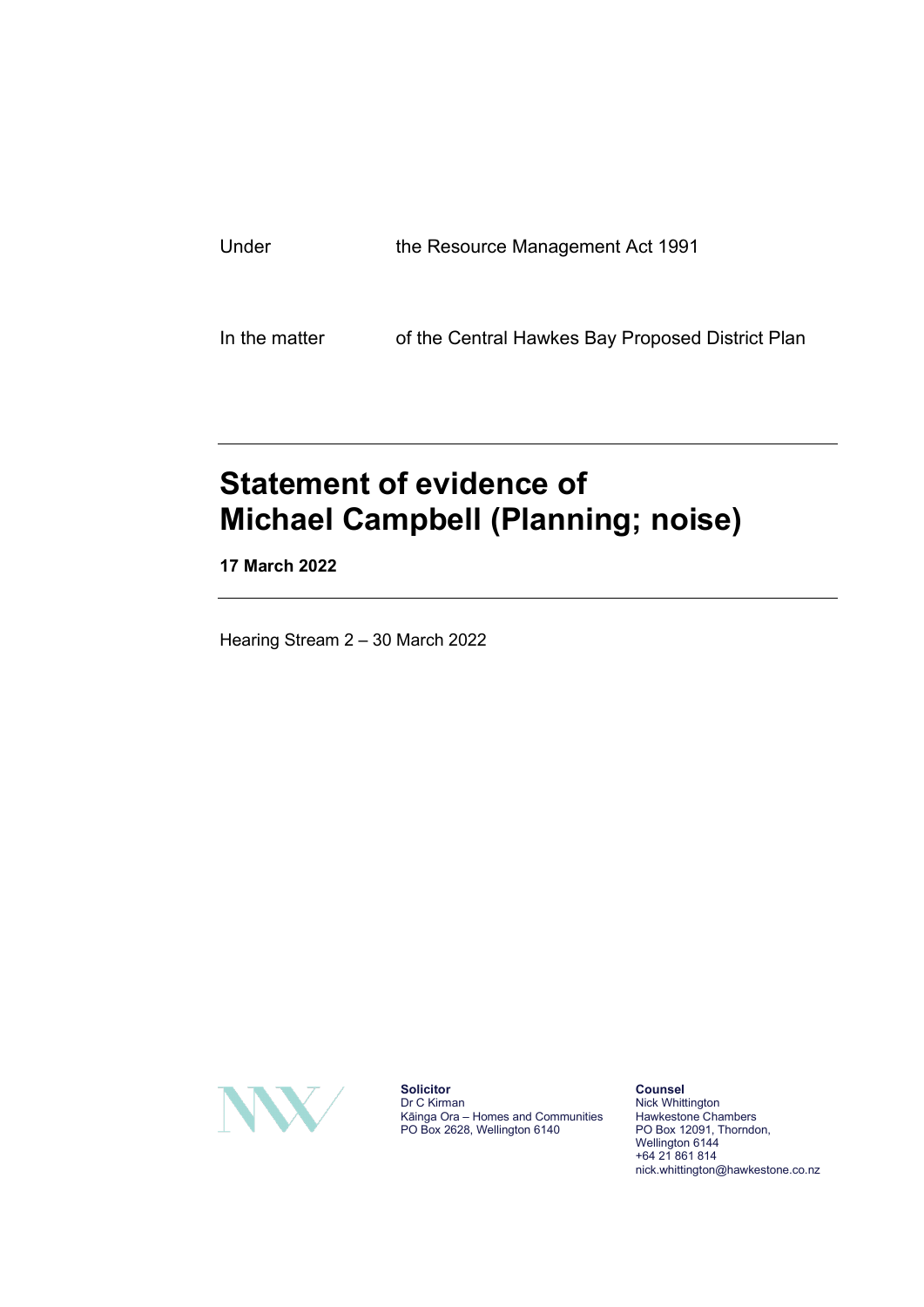#### **1. EXECUTIVE SUMMARY**

- 1.1 My full name is Michael Robert Campbell. I am a director of Campbell Brown Planning Limited (Campbell Brown). I have been engaged by Kāinga Ora-Homes and Communities ("**Kāinga Ora**") to provide evidence in support of its primary and further submissions to Central Hawkes Bay District Council's ("**the Council**") Proposed District Plan ("**the PDP**").
- 1.2 In summary, I propose a number of amendments to the Noise section of the PDP.
- 1.3 The key points addressed in my evidence are:
	- a) I recommend deletion of Policy P2 and Standard S3 pending an appropriate section 32 analysis of the noise and vibration effects in relation to roads and railway corridors.
	- b) I am of the opinion that the proposed approach to managing noise effects near the roading network and the rail corridor have not been justified in terms of s32 and s32AA RMA and I oppose their inclusion in the PDP without compelling evidence that they are appropriate.
	- c) Mr Styles, on behalf of Kāinga Ora, has raised a number of concerns regarding the effectiveness and efficiency of the proposed noise chapter and, in my opinion, those issues should be considered.
	- d) I have recommended minor wording changes to the objectives, polices, of the noise chapter, as set out in **Appendix A** of my evidence.
	- e) I have prepared a section 32AA assessment as set out in **Appendix B** of my evidence.

# **2. INTRODUCTION**

2.1 My full name is Michael Robert Campbell. I am a director of Campbell Brown Planning Limited ('**Campbell Brown**'), a professional services firm in Auckland specialising in planning and resource management.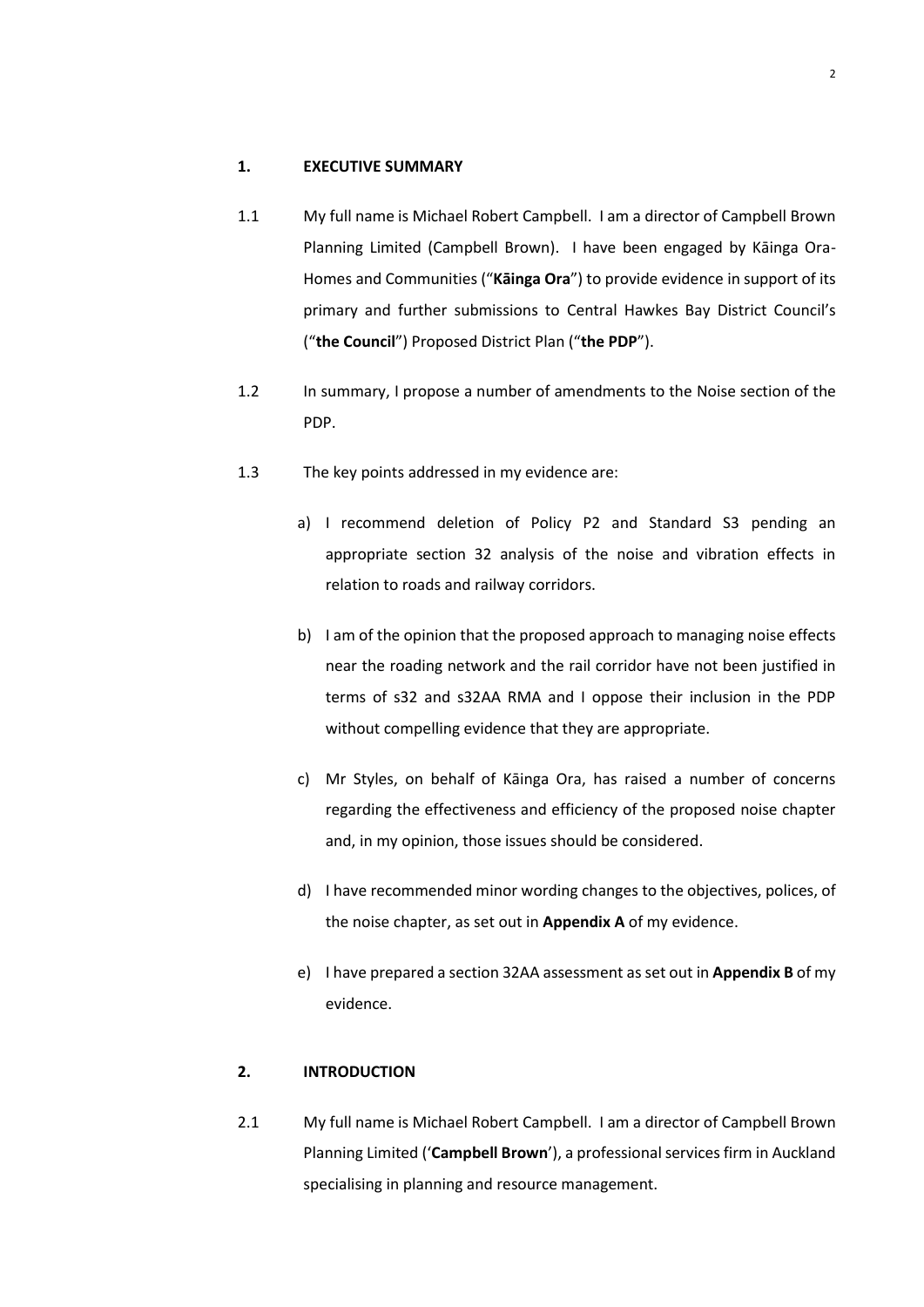- 2.2 I graduated from Massey University in 1995 with a Bachelor's Degree in Resource and Environmental Planning (Honours).
- 2.3 I graduated from Massey University in 1995 with a Bachelor's Degree in Resource and Environmental Planning (Honours).
- 2.4 I began my career in planning and resource management in 1995. I was employed by the Auckland City Council as a planner from June 1995 to August 1998. I worked as a planner for the London Borough of Bromley in the United Kingdom from December 1998 to August 2000. I was employed by Haines Planning, a planning consultancy firm, from October 2000 to December 2003.
- 2.5 From January 2004 to October 2010, I worked for Waitakere City Council, beginning as a Senior Planner. In my final role at the Council, I was Group Manager Consent Services, where I oversaw the Planning, Building and Licensing Departments. In 2010, I started Campbell Brown together with my co-director Philip Brown.
- 2.6 I am a full member of the New Zealand Planning Institute. In July 2011, I was certified with excellence as a commissioner under the Ministry for the Environment's Making Good Decisions programme. In 2013, I was appointed to the Auckland Urban Design Panel. In 2014, I was awarded the New Zealand Planning Institute's Best Practice Award for Excellence in Integrated Planning, as well as the Nancy Northcroft Supreme Best Practice Award.
- 2.7 I have been involved in a number of plan review and plan change processes, including the Independent Hearings Panel hearings on the proposed Auckland Unitary Plan. In particular, I have been involved in the following policy planning projects:
	- (a) Currently assisting Kāinga Ora with submissions, evidence and hearing attendance on the New Plymouth Proposed District Plan;
	- (b) The Proposed Auckland Unitary Plan, for a range of residential and commercial clients and assisted the Auckland Council with the Quarry Zone topic;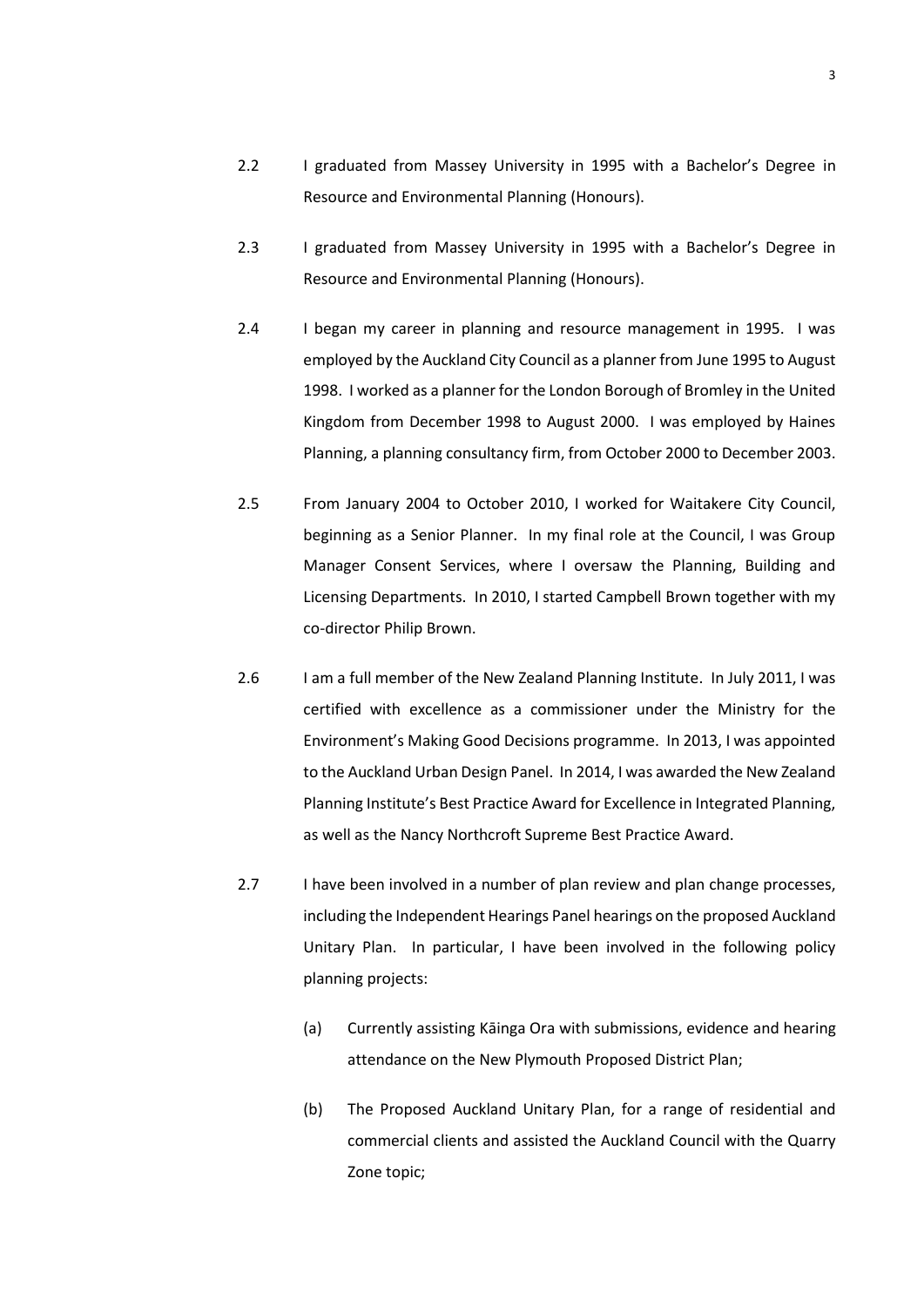- (c) Plan change for Westgate Town Centre comprising residential and commercial activities;
- (d) Proposed Plan Change 59 in relation to a private plan change for approximately 1,800 homes in Albany;
- (e) Proposed Private Plan Change for a research integration campus for the University of Auckland.

#### **Code of Conduct**

2.8 Although this is a Council hearing, I confirm that I have read the Expert Witness Code of Conduct set out in the Environment Court's Practice Note 2014. I have complied with the Code of Conduct in preparing this evidence and agree to comply with it while giving evidence. Except where I state that I am relying on the evidence of another person, this written evidence is within my area of expertise. I have not omitted to consider material facts known to me that might alter or detract from the opinions expressed in this evidence.

#### **Scope of Evidence**

- 2.9 The Urban Environment hearing addresses submission points on the provisions of the PDP that relate to the Urban Environment provisions of the PDP. The Council has prepared a s42A report to consider submissions and further submissions.
- 2.10  $\blacksquare$  This evidence addresses Kāinga Ora's submission points<sup>1</sup>, and further submission points<sup>2</sup> on the Noise matters within the PDP, as they relate to the recommendations of the s42A report on that topic.
- 2.11 I note that I have also considered the evidence of Mr Jon Styles (Acoustics) on behalf of Kāinga Ora.
- 2.12 With regard to the submission points listed below, I have reviewed the Council's s42A report and confirm my support for the following matters:

<sup>1</sup> Primary Submissions – S129.134, S129.135, S129.137, S129.138, S129.139, S129.128, S129.129, S129.130, S129.131, S129.132, S129.133, S129.136, S129.140, S129.141 <sup>2</sup> Further Submissions – FS23.174, FS23.175, FS23.176, FS23.177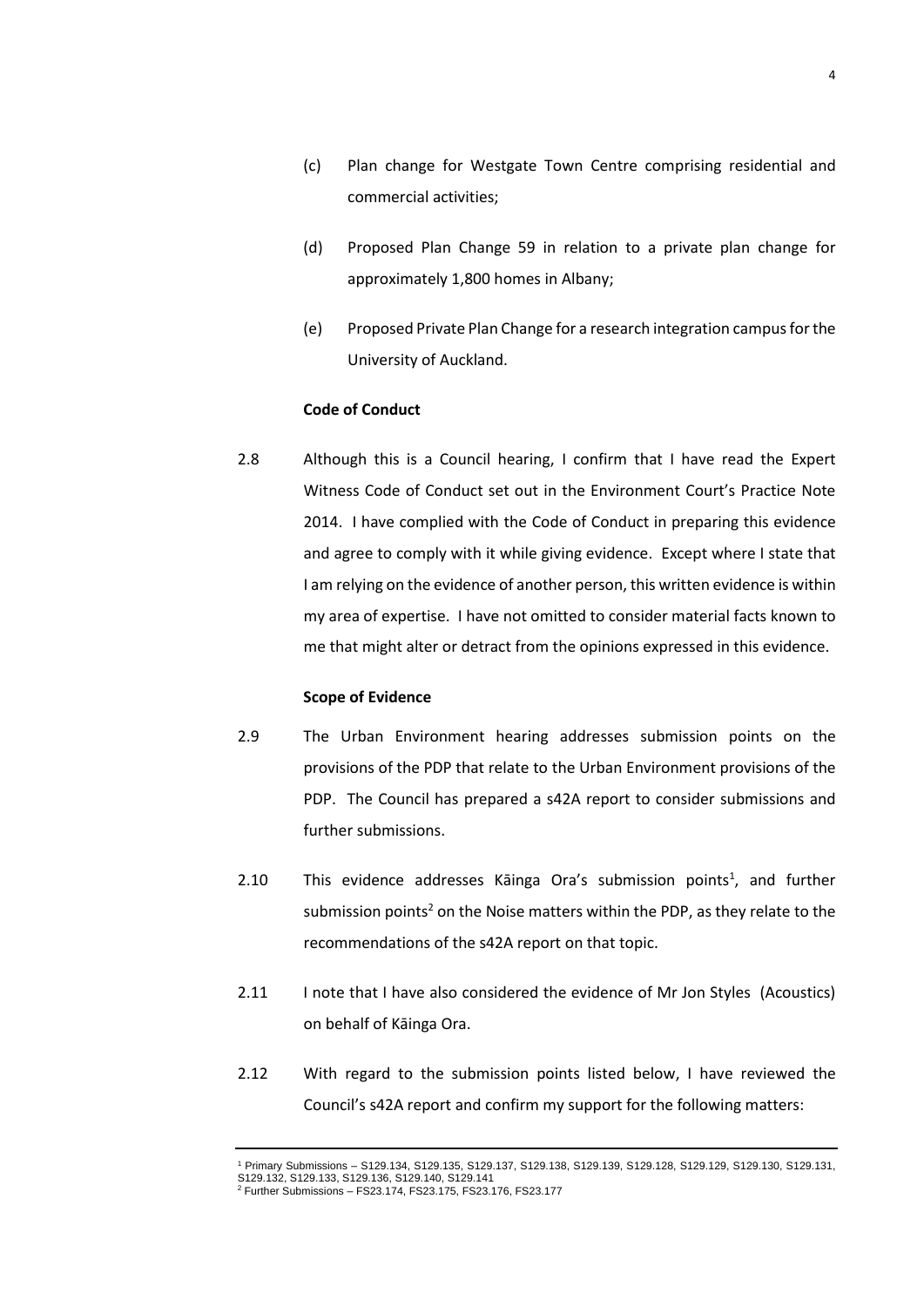- a) Retention of Policies NOISE-P3, NOISE-P4, and NOISE-P6 to NOISE-P8.
- 2.13 My evidence will focus remaining submission points where Kainga Ora still seeks changes to the Noise provisions of the PDP.
- 2.14 Kāinga Ora sought amendments **(S129.128)** to Objective NOISE-O1 as follows (my changes in Red):

*'Ensure residents of the District are exposed to an appropriate level of noise for the zone in which they reside/live/work. Activities do not generate unreasonable noise effects which adversely affect amenity values, the health and wellbeing of people and communities, or noise sensitive activities.'*

- 2.15 Kāinga Ora supports the intent of the objective; however, it considers that in its current form, its scope is too narrow. The Section 42A report is recommending rejecting this submission point. The reporting planner does not see any benefit in rewording the objective as proposed.
- 2.16 In my opinion, the wording proposed by Kiangia Ora provides a clearer basis for defining the outcomes sought by the proposed objective.
- 2.17 Kāinga Ora sought amendments**(S129.129)** to Objective NOISE-O2 asfollows:

*'Activities generate noise effects that are compatible with the role, and function andpredominant character of each receiving zone.'*

<span id="page-4-0"></span>2.18 Kāinga Ora generally supports the objective as proposed but seeks amendments to remove the word 'character'. It is unclear how character relates to noise and vibration effects. The Section 42A report is recommending rejecting this submission point. The reporting planner is of the view that referencing 'predominant character' in this way appropriately acknowledges the different type of noise generating activities that are anticipated within the respective zones, and contribute to their overall character. In my opinion, the different types of noise and vibration generating activities are adequately covered by reference to the role and function of each receiving zone.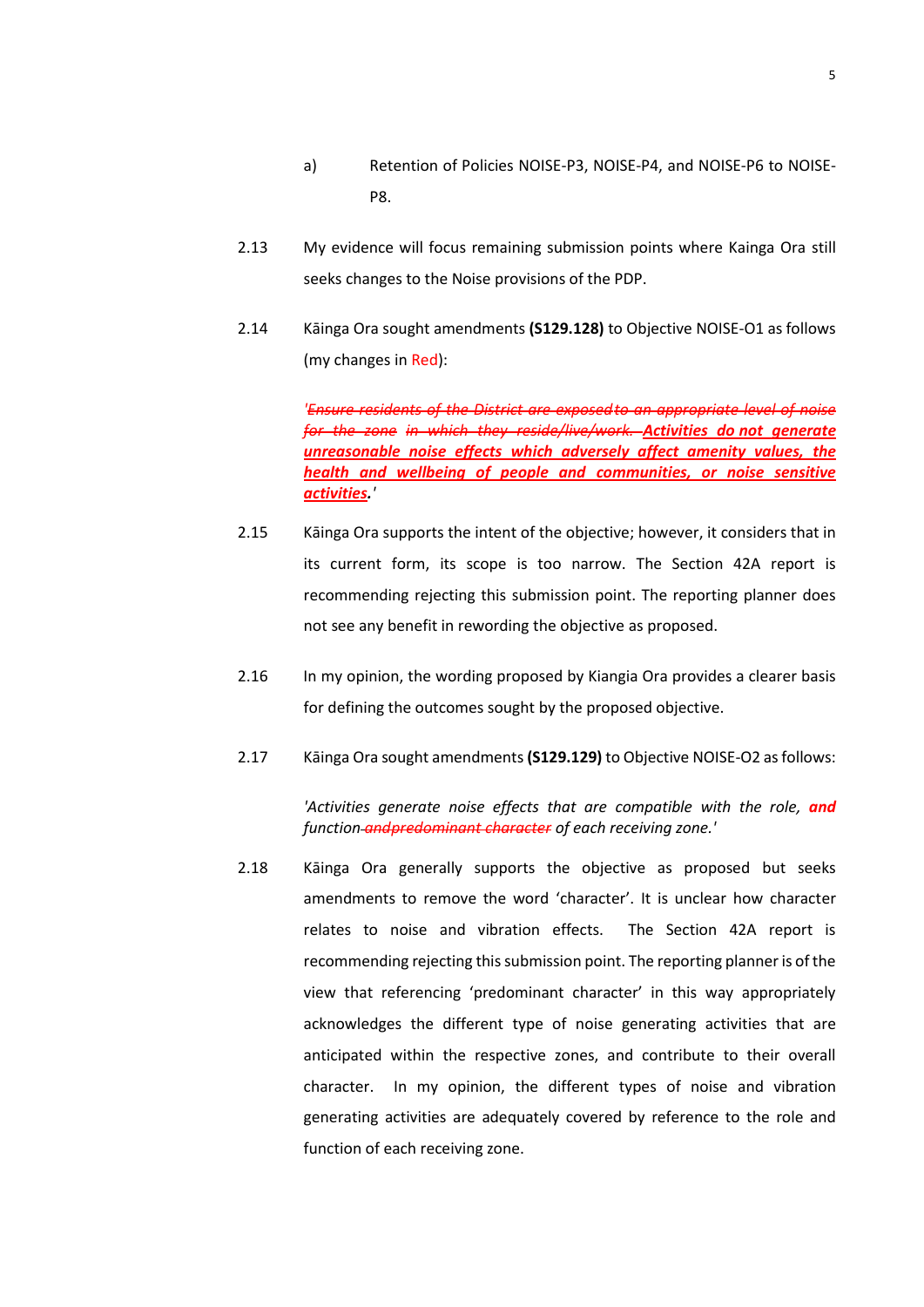2.19 Kāinga Ora sought amendments**(S129.131)** to Objective NOISE-O4 asfollows:

*'Where the locational, functional or operational needs are such that activities of importance to the community could not otherwise meet noise and vibration standards, enable these activities by allowing a whole or partial exemption from those noise standards, where appropriate.'*

- 2.20 Kāinga Ora generally supports the objective however requests the inclusion of the qualifier 'where appropriate' to reflect that noise exemptions will not be appropriate in all cases. The Section 42A report is recommending rejecting this submission point. For similar reasons to those outlined in para 1.9 the reporting planner does not consider inclusion of these words helps clarify the objective, or is necessary.
- 2.21 In my opinion, the use of the wording 'where appropriate' provides an appropriate qualifier for the policy that recognises that it may be necessary to take into account the specific nature of the noise issue to hand.
- 2.22 Kāinga Ora sought amendments **(S129.132)** to Policy NOISE-P1 as follows:

*'To maintain the predominant character and amenity of each zone by controlling the levelof noise and vibration received in each zone,particularly at night.'*

- 2.23 Kāinga Ora generally supports the policy as proposed and seeks amendments to remove the word 'character'. It is unclear how character relates to noise and vibration effects. The Section 42A report is recommending rejecting this submission point. Forsimilarreasonsto those outlined in para [2.18](#page-4-0) above, the reporting planner does not consider deletion of 'predominant character' is necessary.
- 2.24 In my opinion, the different types of noise and vibration generating activities are adequately covered by reference to the role and function of each receiving zone.
- 2.25 Kāinga Ora **(S129.132)** sought to delete Policy NOISE-P2.
- 2.26 Consistent with subsequent submission points, Kāinga Ora opposes this policy and considers that a more appropriate means of managing internal sound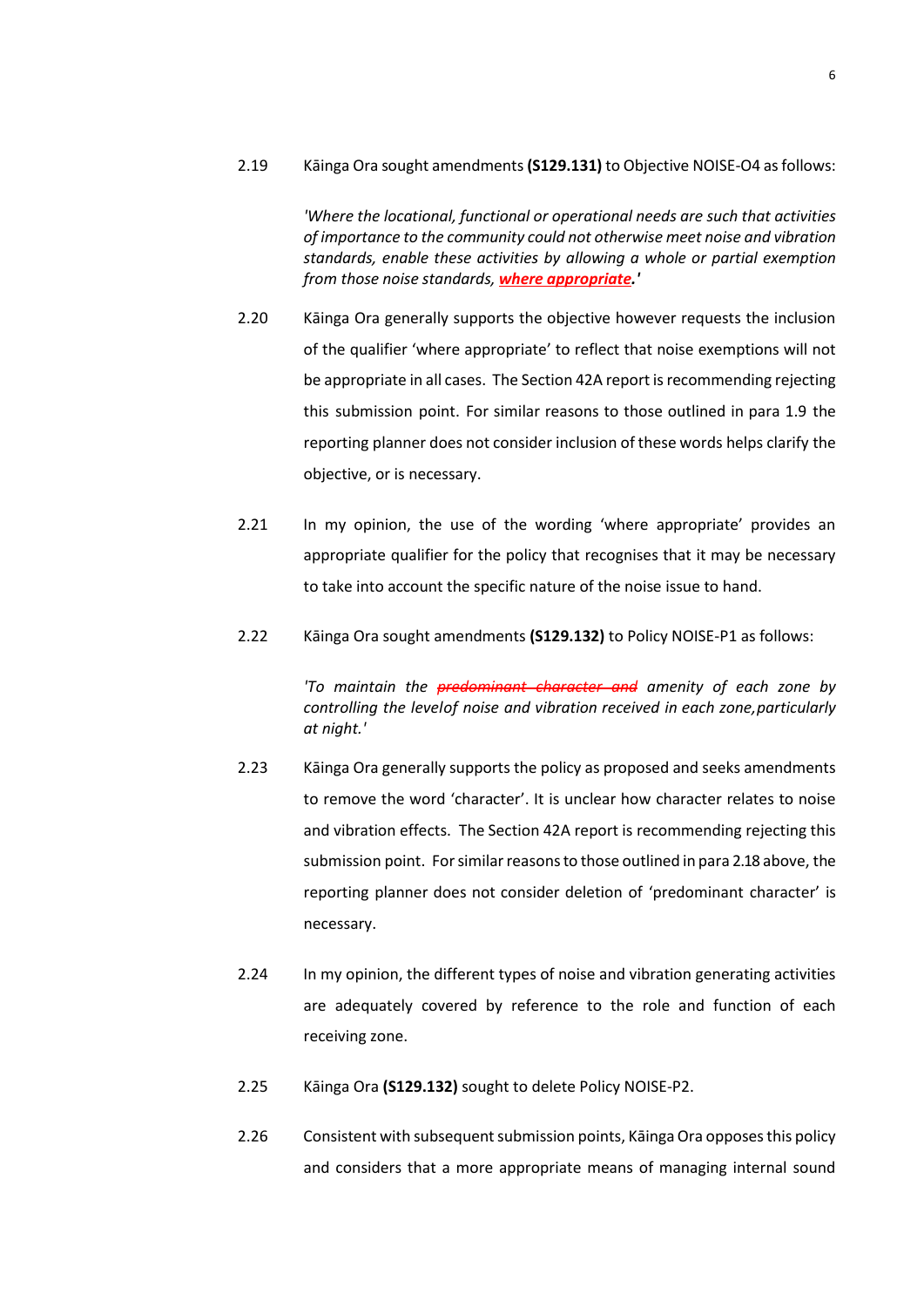levels for noise sensitive activities needs to be considered. The Section 42A report is recommending rejecting this submission point. The Section 42A report notes the following:

- *4.3.21 The state highway and rail networks are important regional and national infrastructure, and the PDP hasadopted an approach of requiring new residential development (including additions to existing dwellings)within 100m of either of these existing networks to be suitably acoustically insulated. Given the rail and state highway networks are existing, there is no real power to reduce noise effects, as suggested by thesubmitter. Whilst Councils are responsible for managing the effects of noise (s31(1(d)), it is important to note that the RMA excludes noise emitted by vehicles being driven on a road (within the meaning of section 2(1) of the Land Transport Act 1998); or trains, other than when being tested (when stationary), maintained, loaded, or unloaded from being considered as excessive noise (Sections 326). In that sensecar and rail noise are exempt from the provision of a district plan and the requirement to require acoustic mitigation for new (or altered) noise sensitive activities within the 100m setback, is in my view not unreasonable.*
- *4.3.22 I note that Waka Kotahi, who own and operate the state highway network, have submitted in support of retaining this policy (S78.011). In their full submission they reference their 'Guide to the management of effects on noise sensitive landuse near to the state highway network'2. This guide acknowledges that 'Noise sensitive activities such as a new residential building near to an existing state highway can potentially be affected by road-traffic noise. This could cause annoyance and sleep disturbance potentially resulting in adverse health effects. In turn, this can cause reverse sensitivity effects on the state highway network.' This guide provides that noise sensitive activities in rural areas should not be located within identified buffer areas, however in urban areas where this is not practical, other measures should be employed including a requirement to provide suitable acoustic treatment.*
- *4.3.23 I consider it is appropriate to have a policy that specifically relates to noise associated with transport networks, and that requires mitigation for new or extended noise sensitive activities that develop in proximity to such. These networks provide regional and national infrastructure that is important for the wellbeing of communities, and they need to be able to operate effectively and efficiently.*
- *4.3.24 It would however be helpful to the Hearings Panel, if Kāinga Ora could provide evidence at the Hearing todemonstratehowdeleting this policy in its entirety, and therefore not recognising this particularsituation for sensitive noise activities, is a more efficient*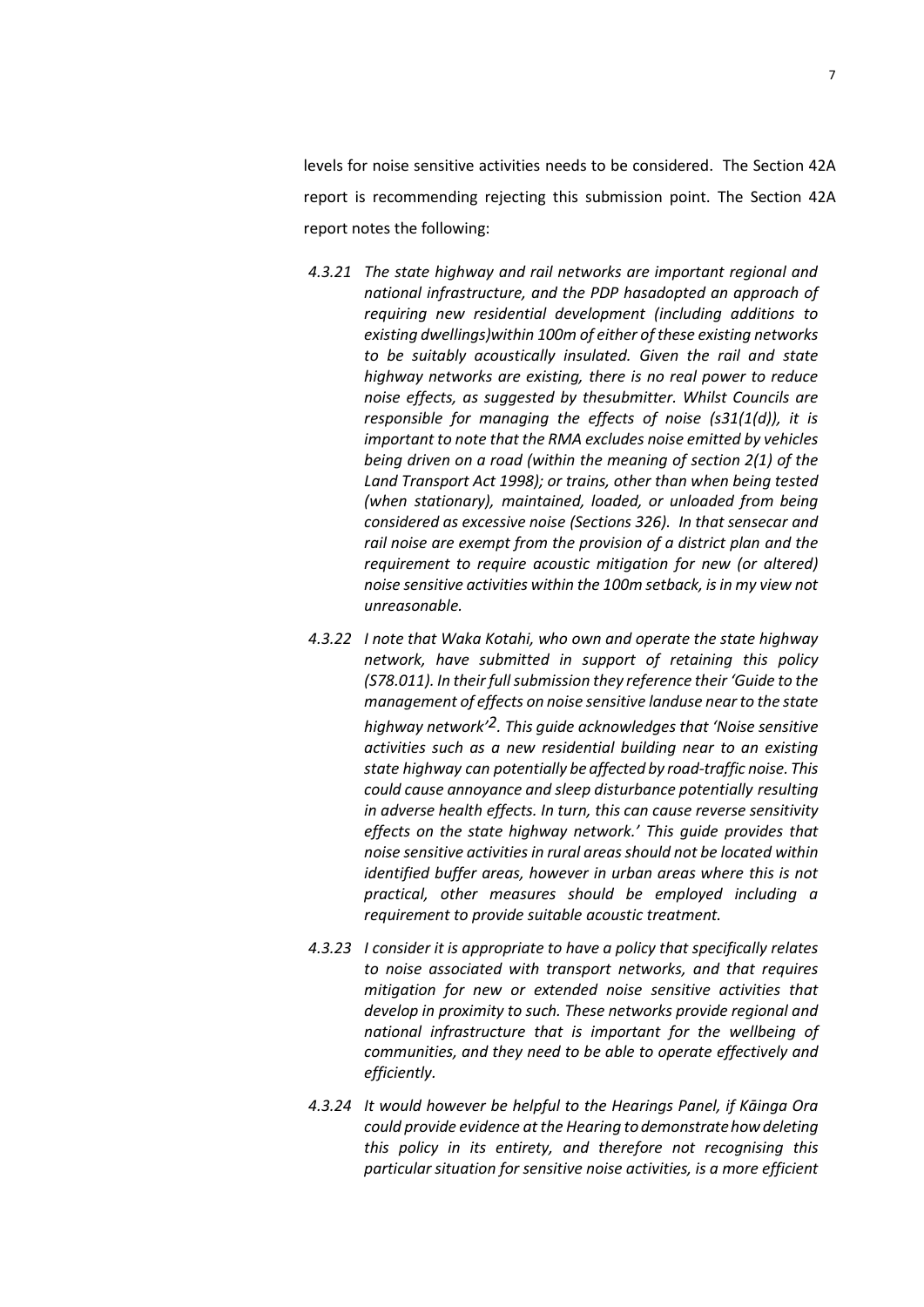*and effective method, and how it is a more appropriate alternative in terms of addressing exposure to excessive noise (as per Issue 1).*

- 2.27 Mr. Jon Styles on behalf of Kainga Ora has raised a number of concerns in relation to the proposal approach to managing internal sound levels for noise sensitive activities near the state highway and rail networks. I rely on the evidence of Mr Styles in relation to these issues. In my opinion, until a more complete section 32 analysis has been undertaken, it is premature to impose the current policy. I note that in the alternative, Mr Styles recommends that the reference to 100m should be replaced with words such as 'mapped effects areas' or similar to allow for the outputs of a noise modelling process to be used in the rules section.
- 2.28 Kāinga Ora sought amendments **(S129.136)** to Policy NOISE-P5 as follows:

# *'To allow noisy construction and demolitionactivities subject to ensuring the protectionof the community from unreasonable noise effects.'*

- 2.29 Kāinga Ora generally supports the policy as proposed. It seeks inclusion of the word 'effects' for clarification purposes. The Section 42A report is recommending rejecting this submission point. The reporting planner notes that s16 of the RMA uses the term 'unreasonable noise', and the policy wording is consistent with that. In my opinion amending the policy will provide greater clarity for plan users.
- 2.30 Kāinga Ora **(S129.140)** sought to delete Standard NOISE-S3.
- 2.31 Kāinga Ora opposes the standard, and does not support the requirement to achieve maximum internal sound levels for sensitive activities (which are defined as including 'living' activities) in Residential zones and Rural Lifestyle areas. The nature of these zones under the Plan are such that internal noise levels can be appropriately managed through the insulation requirements of the Building Act and Building Code, in concert with the maximum zonal noise levels proposed under NOISE-S4. This is consistent with the approach taken by other Councils across New Zealand. Kāinga Ora also considers that there is a disconnect between this standard, which imposes noise insulation requirements on noise sensitive activities (i.e. the receiving site), and the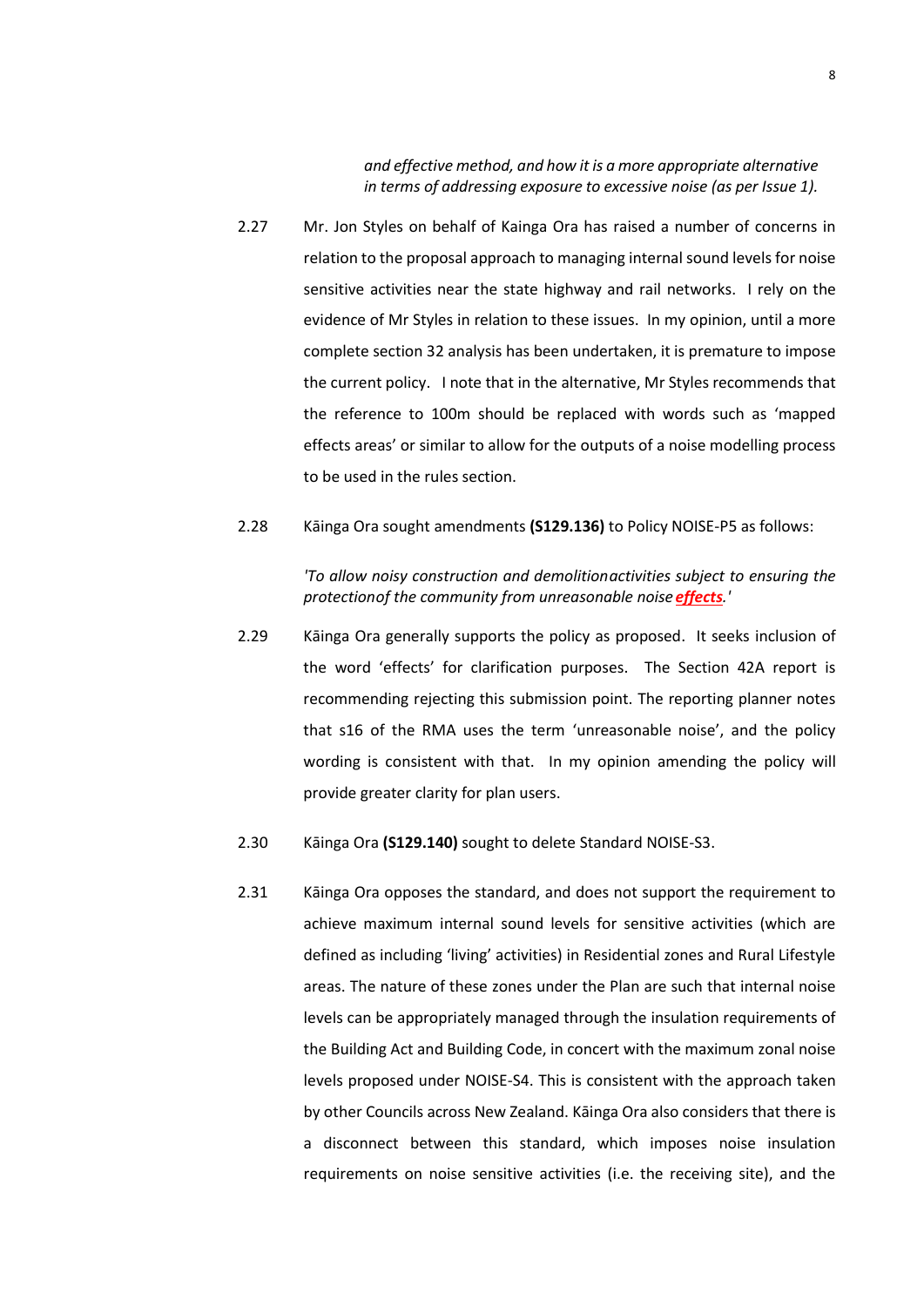activity, being the emission of noise (i.e. from the emitters). The Section 42A report is recommending rejecting this submission point.

- 2.32 The reporting planner is of the opinion that the PDP approach is appropriate. They note that it would be helpful if Kāinga Ora could provide evidence at the Hearing, demonstrating how their approach could result in a more efficient and effective way to address the issue of noise, including examples of how other Councils have included alternative provisions to address this, and alternative provisions that could be applied in the Central Hawke's Bay situation for the Hearings Panel to consider.
- 2.33 As noted above, Mr Jon Styles has raised a number of concerns in relation to the proposed approach to managing internal sound levels for noise sensitive activities near the state highway and rail network. I rely on the evidence of Mr Styles in relation to these issues. In my opinion, until a more appropriate section 32 analysis has been undertaken, it is premature to impose the current policy. I also discuss this issue further below.
- 2.34 I acknowledge that major infrastructure networks have the potential to generate some level of adverse effects on land in the immediate vicinity and, where appropriate, planning instruments should recognise and address those effects, noting that effects should only be mitigated following adopting of the Best Practicable Option to internalise the effects as far as possible. However, it is also important that those restrictions are no more stringent than necessary, otherwise there is a risk of unnecessary costs imposed on developers (and current and future home or business owners) and a risk that land is not developed efficiently to its full potential.
- 2.35 In my opinion, it is appropriate that the infrastructure providers (KiwiRail and Waka Kotahi) are incentivised to ensure that practical measures are undertaken to reduce noise at source, while at the same time utilising the PDP to manage those significant actual or potential effects that cannot be controlled at source, if required.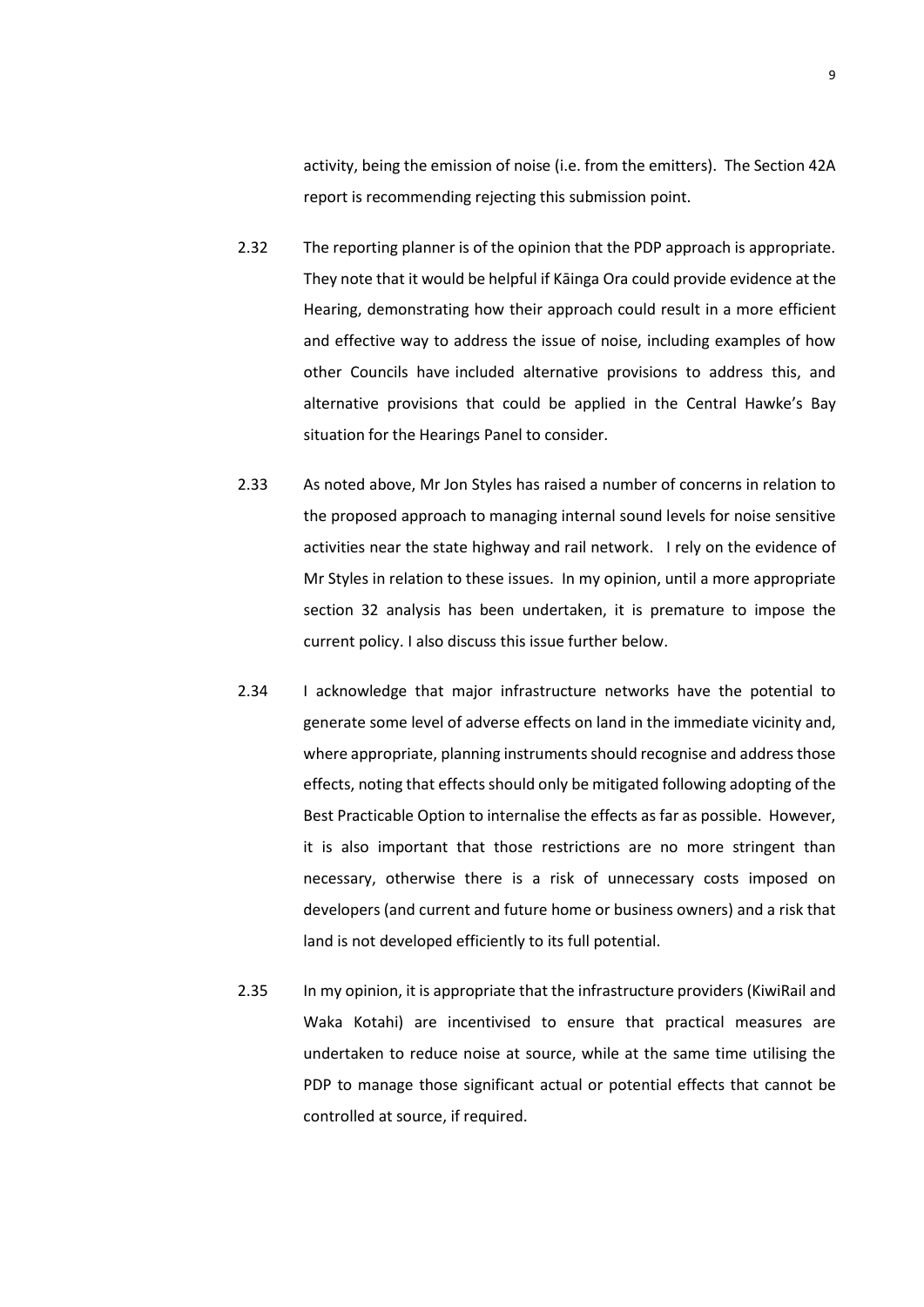- 2.36 I do note that it would be helpful if a nationwide approach was adopted to provide a consistent approach in dealing with potential health and safety effects generated by the road and rail network.
- 2.37 At the same time, any rules should only be required to manage the actual or potential effects on noise sensitive uses. In my view, any significant adverse health and safety effects should be dealt with, but I have not seen any evidence that reverse sensitivity and health and safety effects arise in the context of these rail or road corridors and the transport authorities have not provided evidence of the road or rail network having to constrain or cease its operations as a result of complaints.
- 2.38 There have been no controls imposed under the Central Hawke's Bay Operative District Plan in relation to noise sensitive uses adjoining the railway and there is no indication that there have been issues arising on adjoining landowners in terms of reverse sensitivity or health and safety effects on adjacent land.
- 2.39 Kāinga Ora is concerned that insufficient justification has been to warrant the controls that have been proposed in the PDP, particularly in relation to residential zones. I agree with that concern.
- 2.40 No information has been provided as to the actual frequency and nature of the use of the Railway land, particularly in terms of frequency, hours of operation, types of trains or future anticipated growth. Similarly, I am not aware of any analysis identifying those areas within the urban area that experience noise levels requiring mitigation in terms of health effects, particularly in terms of more sensitive sleep times. While I acknowledge the importance of these regionally significant infrastructure corridors, I have concerns as to:
	- (a) The planning justification for the proposed buffer controls sought by the submitters, and the suggestion that their absence will give rise to reverse sensitivity effects that will compromise the operation of these transport corridors and/or create health effects;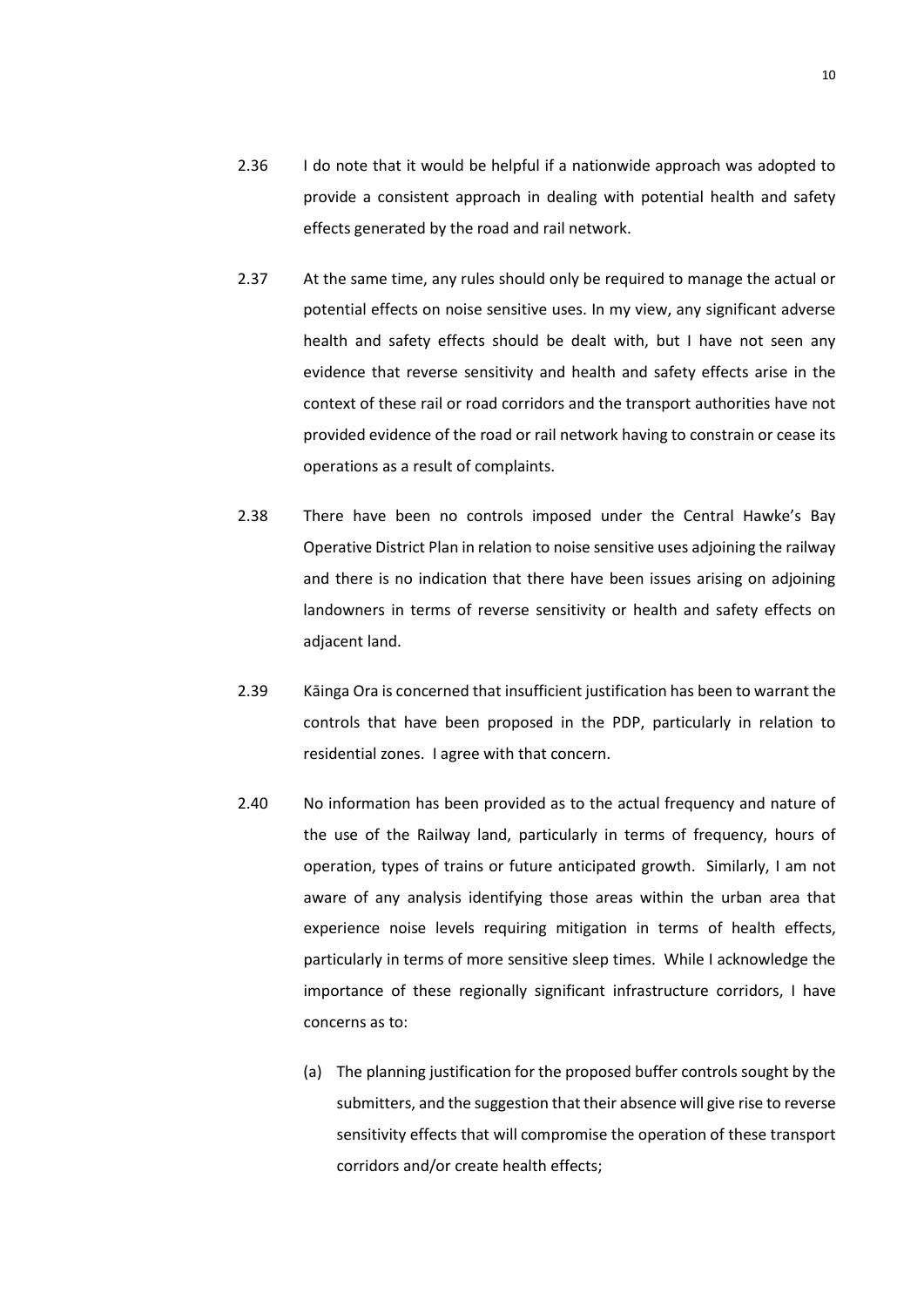- (b) The absence of an evidence-based analysis as to the appropriateness of the proposed rules (i.e. evidence which demonstrates the actual or future level of noise likely to be generated beyond the transport corridors after the BPO has been adopted to internalise effects), particularly in terms of managing the effects on health, if such effects arise;
- (c) The consideration of the degree to which such effects could or should be managed at source; and
- (d) The appropriateness of the controls in terms of sections 32 and 32AA (e.g. their reasonableness, practicality and cost implications).

#### *Planning Justification – Reverse Sensitivity / Health Effects*

- 2.41 In terms of the planning justification for the rules, the further submitters are concerned at the potential for the operational efficiency of the rail/road network to be compromised through reverse sensitivity effects, together with the health effects arising from sensitive activities locating along the transport corridors.
- 2.42 I have not seen any evidence to date that demonstrates a reverse sensitivity effect is occurring on these particular networks to the point where their efficiency and operational ability has been (or is at risk of being) compromised. I am unable to conclude, based on the information provided, that there is a significant adverse reverse sensitivity or health effect that is required to be managed to the extent sought by the submitters.
- 2.43 I have a particular concern that the planning rationale does not distinguish between established development near existing rail and road networks and proposed new urban development which may well be encroaching into the "effects" area of an established infrastructure network.
- 2.44 The extent of the area over which the submitters are seeking additional acoustic and vibration controls would indicate that there is currently a significant actual or potential effect manifesting itself, and one that requires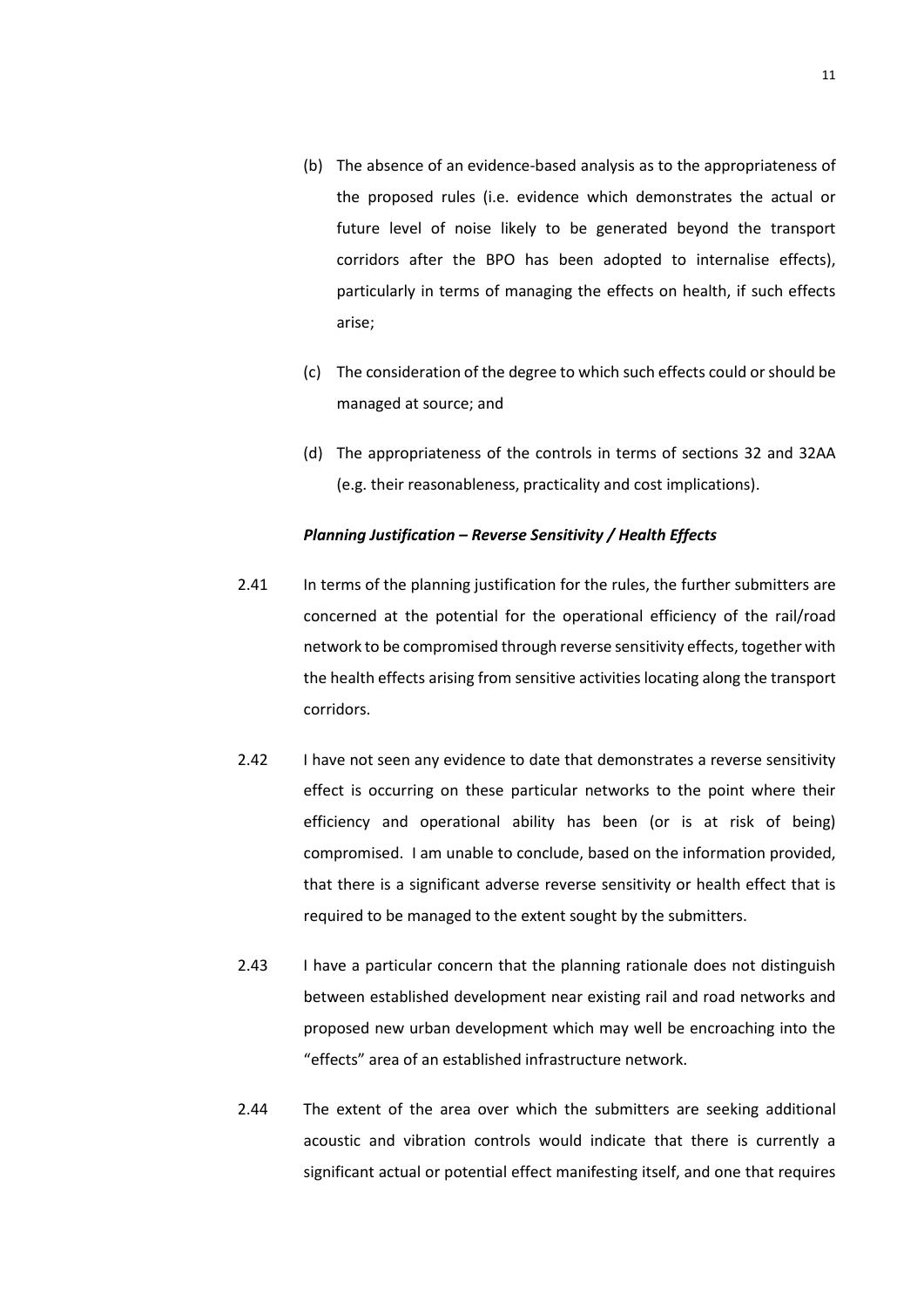a significant geographic area to be managed. I am currently not able to reconcile the magnitude of the potential reverse sensitivity effect against the geographic magnitude of the corridors that are being sought. I therefore have concerns about the planning justification for controls that seek to manage reverse sensitivity relating to the railway or road network.

#### *Adequacy of Information, Analysis and Assessment*

- 2.45 In terms of the appropriateness of the relief sought, I do not consider that that sufficient information is currently available where a conclusion can reasonably be reached that the proposed controls are appropriate.
- 2.46 In my opinion, and as noted above, there are a significant number of matters that would need to be examined further in order to reach a conclusion that the relief sought is appropriate in terms of s32. Given the extent of amendments sought and their onerous nature, a thorough assessment of options, costs and benefits is required. In my opinion, any consideration of such provisions must be "evidence based."
- 2.47 The proposed relief sought by the submitters needs to be considered through an examination of some quantifiable measures which could include such matters as the frequency of instances where a reverse sensitivity issue has arisen, a more robust consideration of potential costs to the community, and a consideration of options and alternatives available. In my opinion, this must be underpinned by a technical analysis of acoustic and vibration effects for the actual environment which can be used to inform the need for the proposed noise and vibration controls.
- 2.48 No detailed analysis has been provided by the submitters via a s32AA assessment or similar evaluation. Such an assessment would need to consider the appropriateness of the geographic extent of the corridor width sought or any discussion on the apportionment of the burden of these rules on the existing environment or future urban development areas as opposed to the generators of the noise and vibration source. I also note the general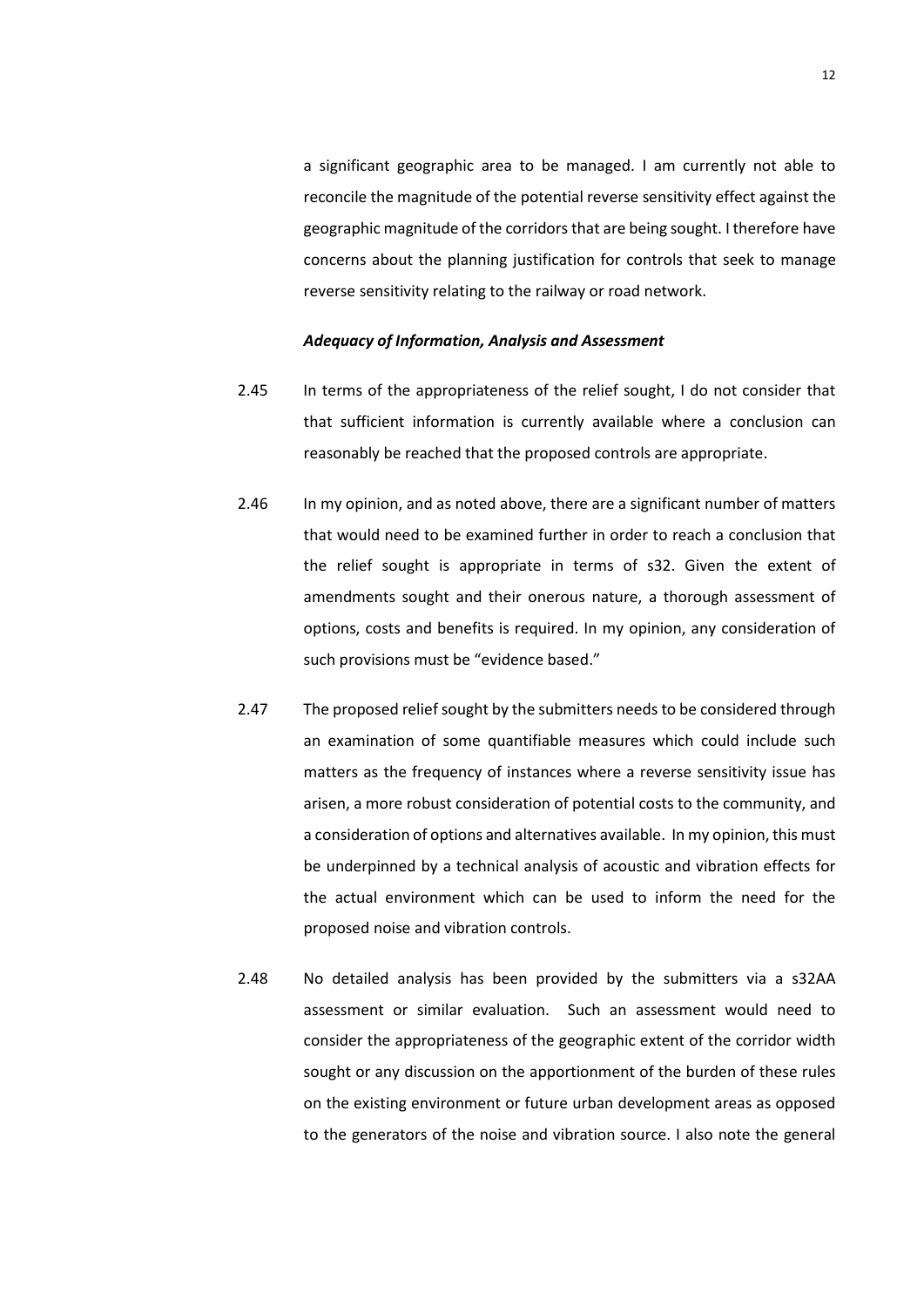duty under s16 of the Resource Management Act 1991 ("RMA") to avoid unreasonable noise also applies as a guiding principle.

- 2.49 By contrast, in the provisions currently under consideration, it is proposed that the burden to mitigate the effects of the road and rail network operations will be placed solely on the surrounding community and the territorial authority to manage. There does not appear to be a corresponding obligation placed upon the submitters to manage their impacts in terms of noise and vibration. I am unable to conclude that the relief sought is an appropriate planning response.
- 2.50 In my opinion, a proper s32 evaluation should also include the following considerations:
	- (a) Changes being made to any conditions upon future designations so that the network utility operators take reasonable steps to reduce the likelihood of effects arising beyond their corridor and adopt technologies and practices to reduce noise emissions at source. (e.g. by improving the quality of the road or rail surface, imposing speed limits and implementing maintenance and repair regimes that minimise noise and vibration and prevent them from increasing over time);
	- (b) An assessment of alternatives including different methods or timeframes for achieving the same outcome or the application of rules only to future urban areas (e.g. this could include using permitted standards and/or relying on other legislation such as the Building Act, supplemented by a requirement for mechanical ventilation for sensitive noise activities that front a road or rail corridor);
	- (c) Consideration of the effects of the uptake of electric vehicles alongside other low-emission forms of transport;
	- (d) A focus on those urban areas that may be most severely impacted upon by noise/vibration and options for adopting a targeted approach to manage those localised effects. That might include tailored controls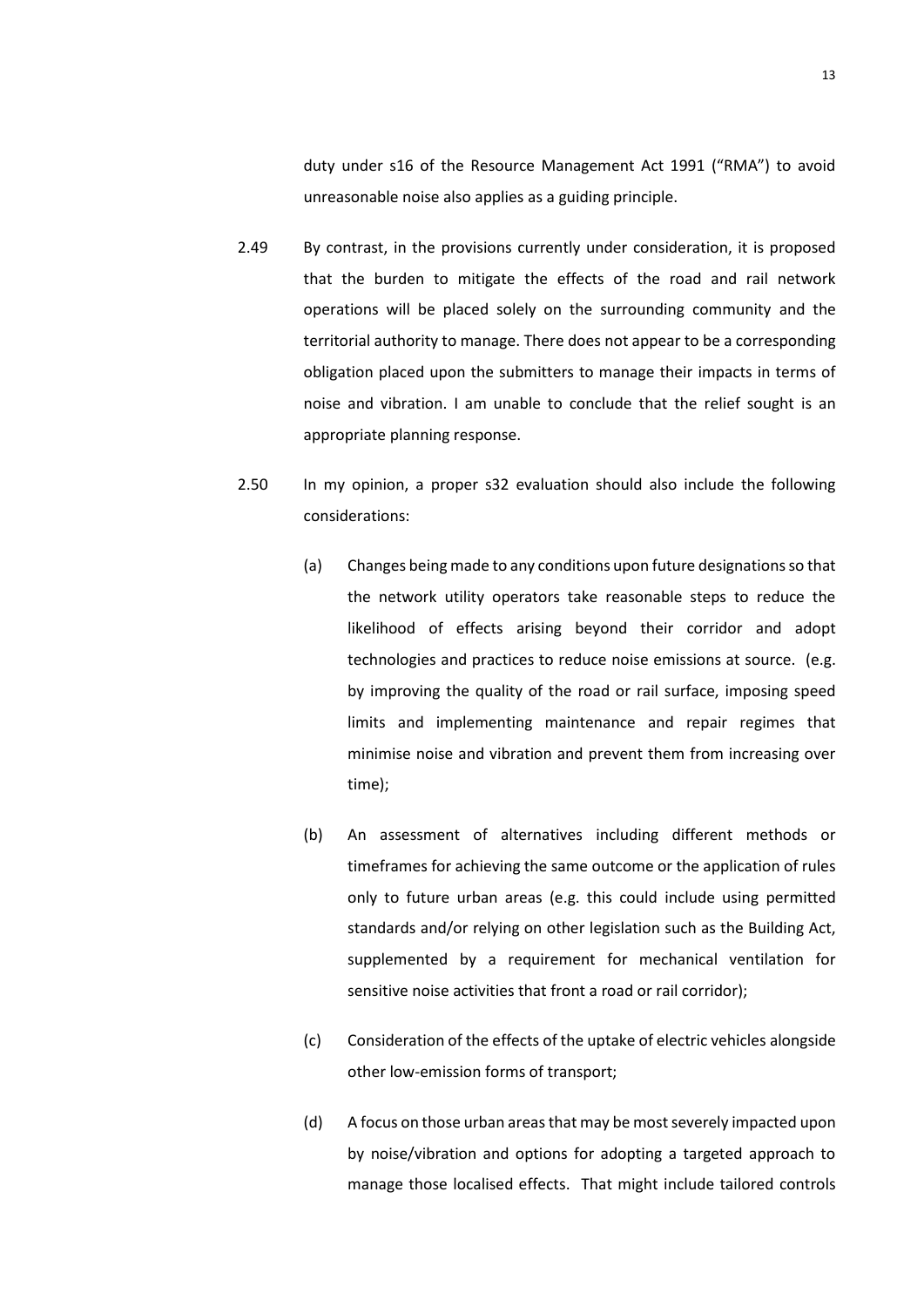such as noise barriers or other methods to reduce noise and/or vibration that could be accommodated within an existing designated corridor.

- 2.51 In terms of effectiveness and efficiency (Section 32(b)(ii)), I do not consider that the current controls that are being sought are efficient or effective. The imposition of the additional controls would introduce another level of compliance (and cost) to be achieved where altering an existing building or constructing a new one. The relief sought places the onus onto the landowner to determine whether compliance with the rules can be achieved, thus likely requiring an acoustic assessment, and the use of specialists to consider matters of noise and vibration. On this basis, there is an additional layer of complexity and time for both the landowner and the territorial authority in implementing the relief sought. Additionally, I note that there is no requirement on the part of the network utility operator to be involved in providing guidance or assistance.
- 2.52 In terms of the s32AA assessment on the "Risk of acting or not acting", at this stage, there is no evidence that the increase in noise exposure would result in a situation where the operations of the rail and road network will be restricted (or indeed that the areas proposed to be included within the corridor are experiencing levels of noise which may necessitate mitigation).
- 2.53 The additional costs associated with complying with the relief sought by the submitters will likely result in additional costs of construction and may make development (including intensification) within 100m of a railway corridor or a state highway less viable and could impact on the provision of affordable housing. At the least, I consider that, given the geographic extent of the corridors proposed through the District, an economic analysis of the potential costs would be required to assist in reaching a sound planning conclusion.
- 2.54 I note that a similar issue was considered as part of the development of the Auckland Unitary Plan ("**AUP**") and a proposed High Land Transport Noise Overlay ("**HLTN Overlay**") which extended 40m either side of high volume roads and rail corridors as part of the notified version of the AUP. The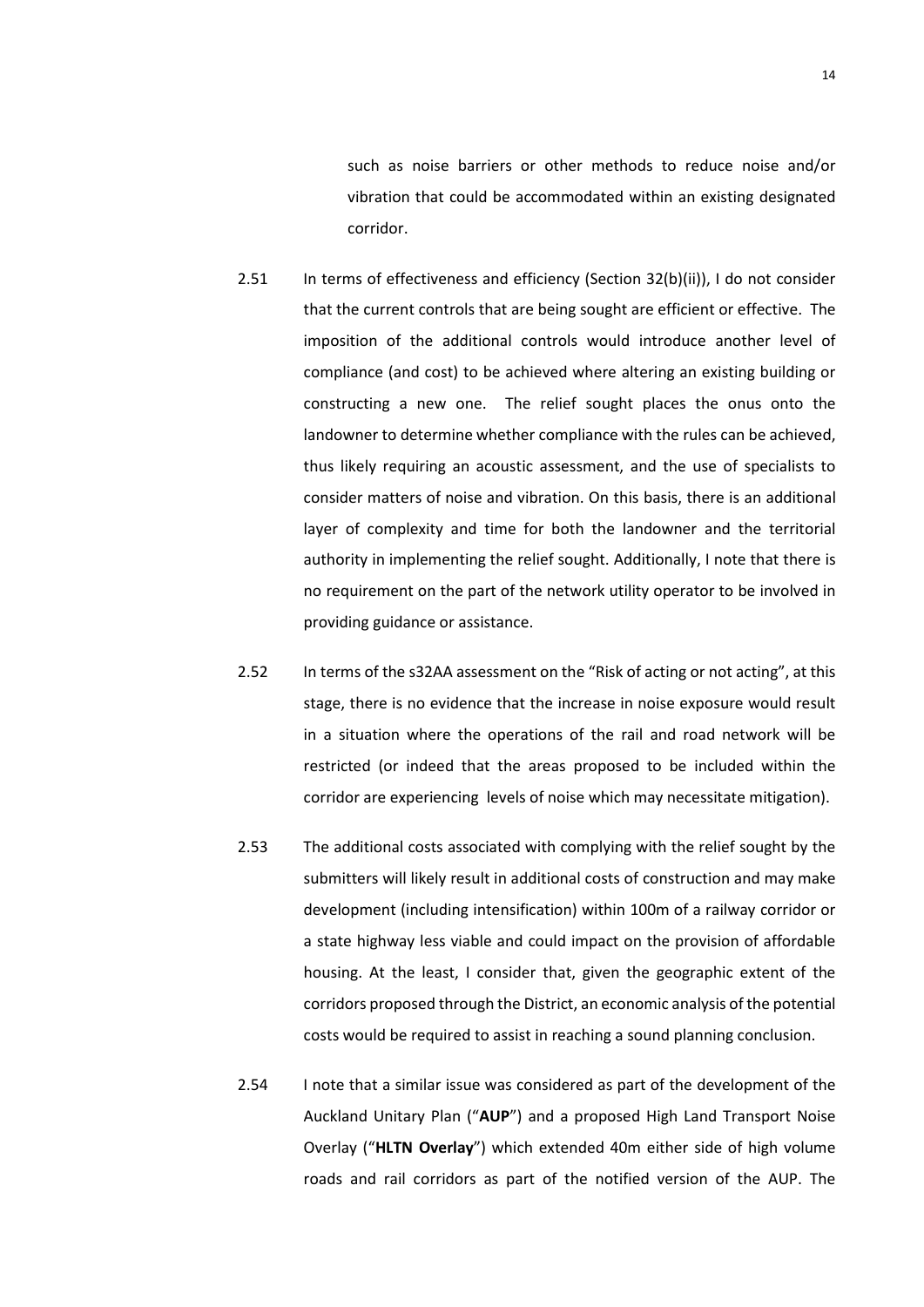Submitters (the same as the current submitters to the PDP) sought a 100m corridor with similar design controls in their original submissions.

- 2.55 The Independent Hearings Panel rejected this approach and recommended deleting the HLTN Overlay. In summary, the key reasons for the rejection were:
	- (a) An absence of a robust cost-benefit analysis given that the HLTN Overlay would affect a very large group of property owners. An assessment of the implications of the provisions and which sectors of the community would bear those costs was not provided.
	- (b) The HLTN Overlay effectively transfers costs associated with noise mitigation to individual property owners. There would be no obligation on the transport corridor operators to mitigate noise effects or share costs incurred by property owners as is the case with examples such as Auckland International Airport Limited which contributes to the costs of noise mitigation and which they considered was a more balanced approach.
- 2.56 Kāinga Ora **(S129.141)** sought to delete Standard NOISE-S5 and reconsider it so as to ensure the standard achieves its intended purpose.
- 2.57 Kāinga Ora generally supported the intent of the standard to the degree that it enables identified noise generating activities where they provide a critical function and/or are established within zones where increased noise levels are appropriate for the types of activities reasonably anticipated to be established and are compatible with the characteristics and amenity values of the zone. Notwithstanding the above, Kāinga Ora considers that in its current form the standard creates ambiguity about what it seeks to manage i.e. noise-generating activities or internal noise levels for noise sensitive activities (refer NOISE-S5(24)). Deletion and reconsideration was sought so as to ensure the standard achieves its intended purpose. The Section 42A report is recommending rejecting this submission point.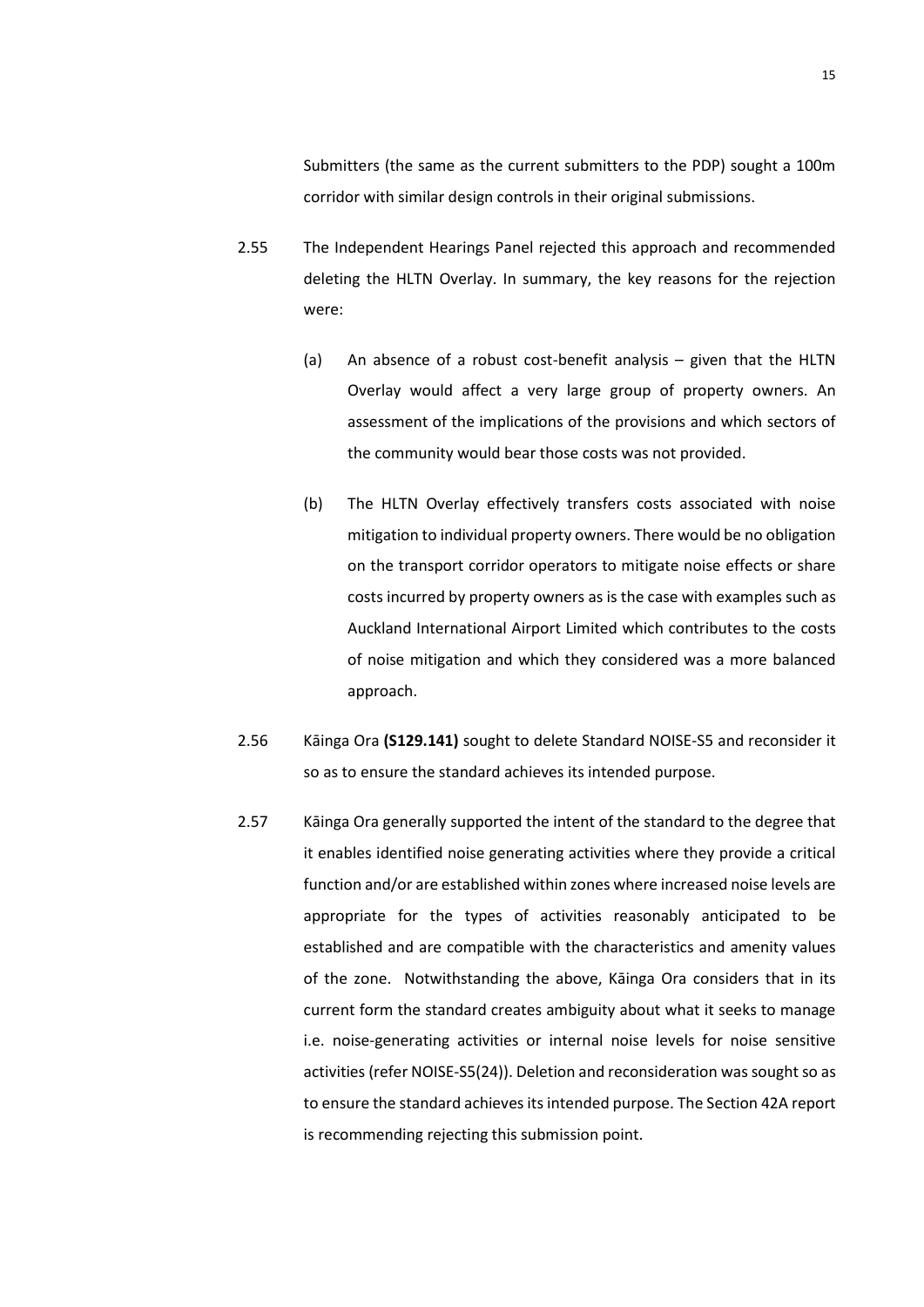- *4.3.38 Whilst Kāinga Ora's have submitted that they generally support the intent of this standard, they consider that in its current form it has the potential to create ambiguity about what it is seeking to manage. They specifically cite Standard NOISE-S5 (24) that exempts residential units/ occupancies/ habitable spaces in Commercial and General Industrial Zones from the respective noise limits for those zones subject to the following:*
	- *24. Provided the total internal noise level in any habitable room does not exceed 35 dB LAeq(24 hours) while at the same time complying with the ventilation requirements of clause G4 of the New Zealand Building Code. The total noise level must include all intrusive noise and mechanical services.*
	- *25. In determining the external noise level, an assumption that the noise incident upon the noise sensitive facade is from at least 3 separate activities simultaneously generating the maximum allowable noise level for that zone.*
	- *26. Compliance with the above must be confirmed in writing by a suitably qualified and experienced acoustic consultant.*
- *4.3.39 As noted by NZDF(FS12.6) it is not clear from Kāinga Ora's submission whether they oppose the whole standard, or just this particular provision, and it would be helpful if Kāinga Ora could clarify this at the hearing. I also note, Kāinga Ora have not proposed any alternative wording.*
- *4.3.40 With respect to Standard NOISE-S-5(24)-(26) this provision recognises the commercial and industrial nature of these zones and hence the potential for higher levels of noise that could have adverse effects on noise sensitive activities which can also locate in these zones. In recognition of the predominant function of these zones being non-residential, these provisions place the onus on the developer / owner of the habitable space to provide appropriate noise mitigation.*
- *4.3.41 I do note that other than 'Residential units/ occupancies/ habitable spaces in Commercial and General Industrial Zones' which are noise sensitive activities, all other activities listed in Standard NOISE-S5 are noise generating activities, and in that sense this standard could be regarded as ambiguous. If the Hearings Panel agree, an option to address this would be to move the provisions in Standard NOISE-S5 (24)-(26) to a separate standard, in a similar manner to Standard NOISE-S3 (relating to Noise Sensitive Activities within 100m of State Highways and the Rail Network).*
- *4.3.42 It would be helpful however, if Kāinga Ora could expand in their evidence for the Hearing, on how this provision, or these provisions in general, result in ambiguity and provide their preferred wording*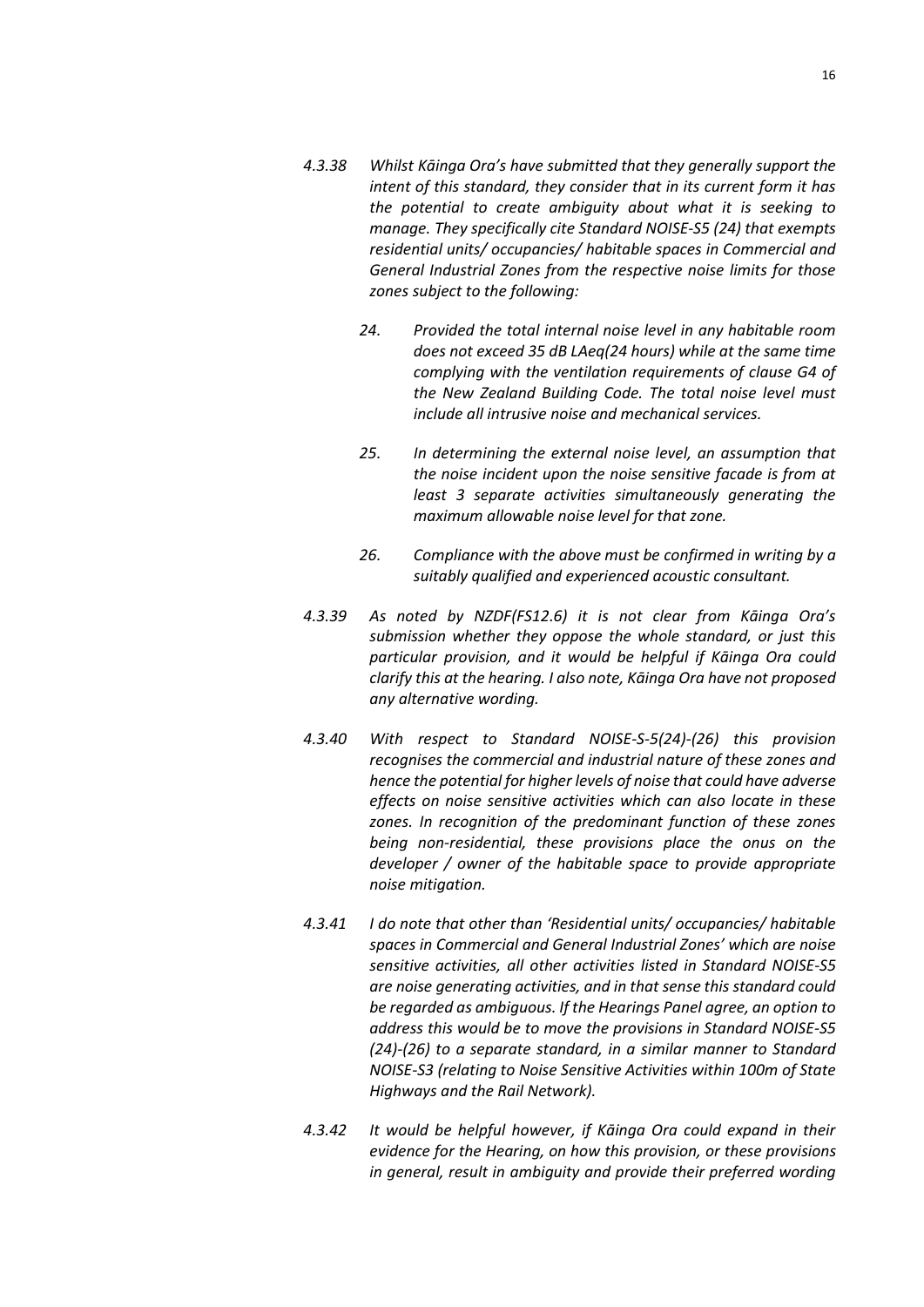*for the Hearings Commissioners to consider that would address this matter.*

- *4.3.43 In the interim, I consider there is not sufficient justification to delete either this particular provision, or the standard in its entirety, and I recommend that S129.141 Kāinga Ora be rejected.*
- 2.58 I note that Mr Styles reviewed this standard and he has raised a number of technical issues with respect to the application of Standard S5. I support the concerns raised by Mr Styles and I defer to him as an expert on these technical issues. These concerns relate to the following sections; Construction, Prospecting and Exploration (quarrying activities), Temporary events (other than temporary military training), Residential units/ occupancies/ habitable spaces in Commercial and General Industrial Zones.
- 2.59 Mt Styles has also raised a number of issues in relation to wording of the following sections of the Noise chapter: Introduction, Noise-I1, Noise S2 Vibration, All Noise standards, NOISE-AM3 Vehicle noise. While there may be issues with respect to submission scope to address these points, they do raise concerns with the effectiveness and efficiency of the proposed noise chapter and in my view those issues should be considered. I defer to Mr Styles on these issues.

#### **3. CONCLUSION**

- 3.1 In conclusion, I am of the opinion that the proposed approach to managing noise effects near the roading network and the rail corridor have not been justified in terms of s32 and s32AA RMA and I oppose their inclusion in the PDP without compelling evidence that they are appropriate.
- 3.2 Mr Styles has raised a number of concerns regarding the effectiveness and efficiency of the proposed noise chapter and, in my opinion, those issues should be considered.
- 3.3 I have recommended other minor wording changes to the objectives, polices, as set out in **Appendix A** of my evidence.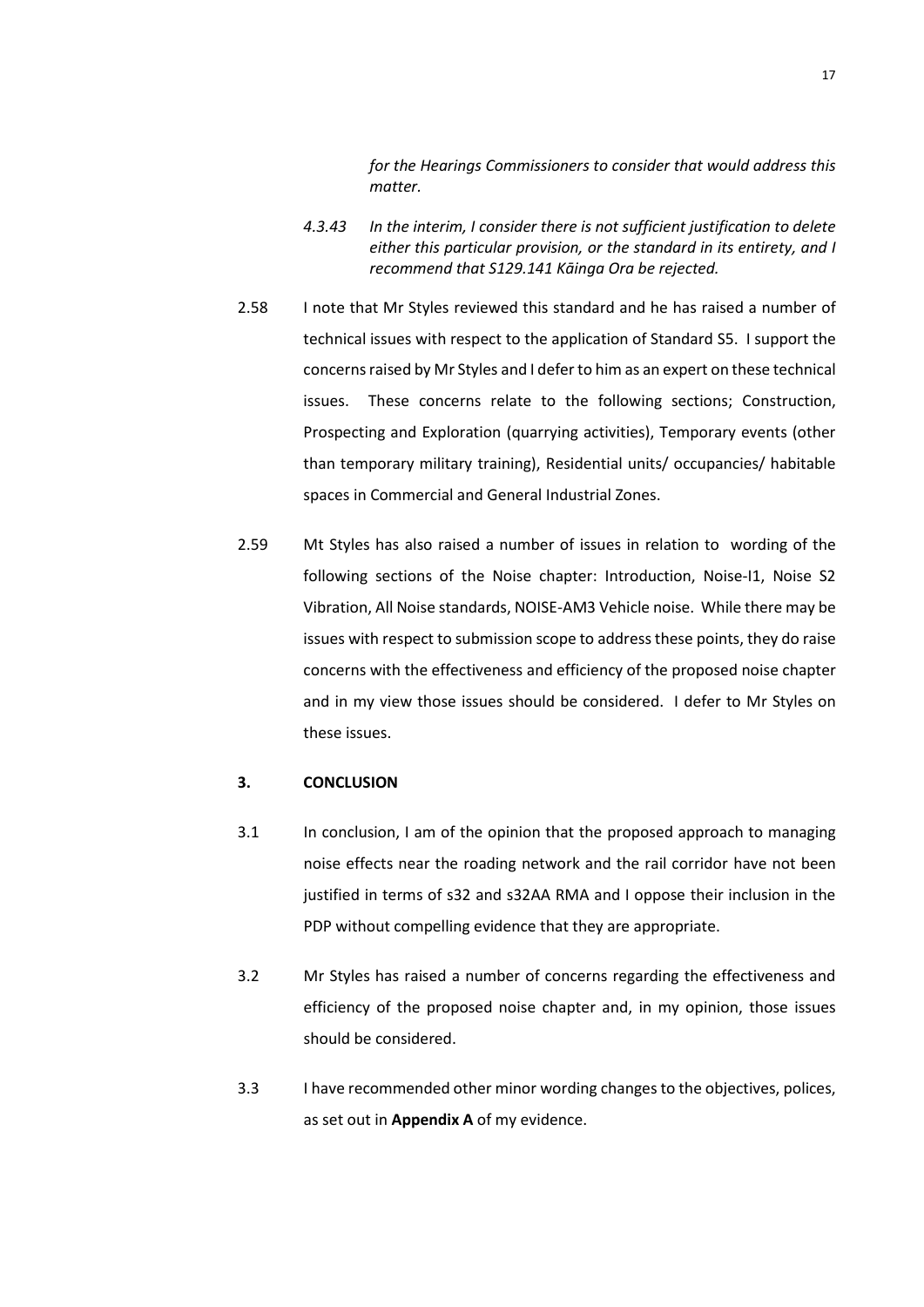3.4 I have prepared a section 32AA assessment for these minor changes as set out in **Appendix B** of my evidence.

Byht

**Michael Robert Campbell 17 March 2022**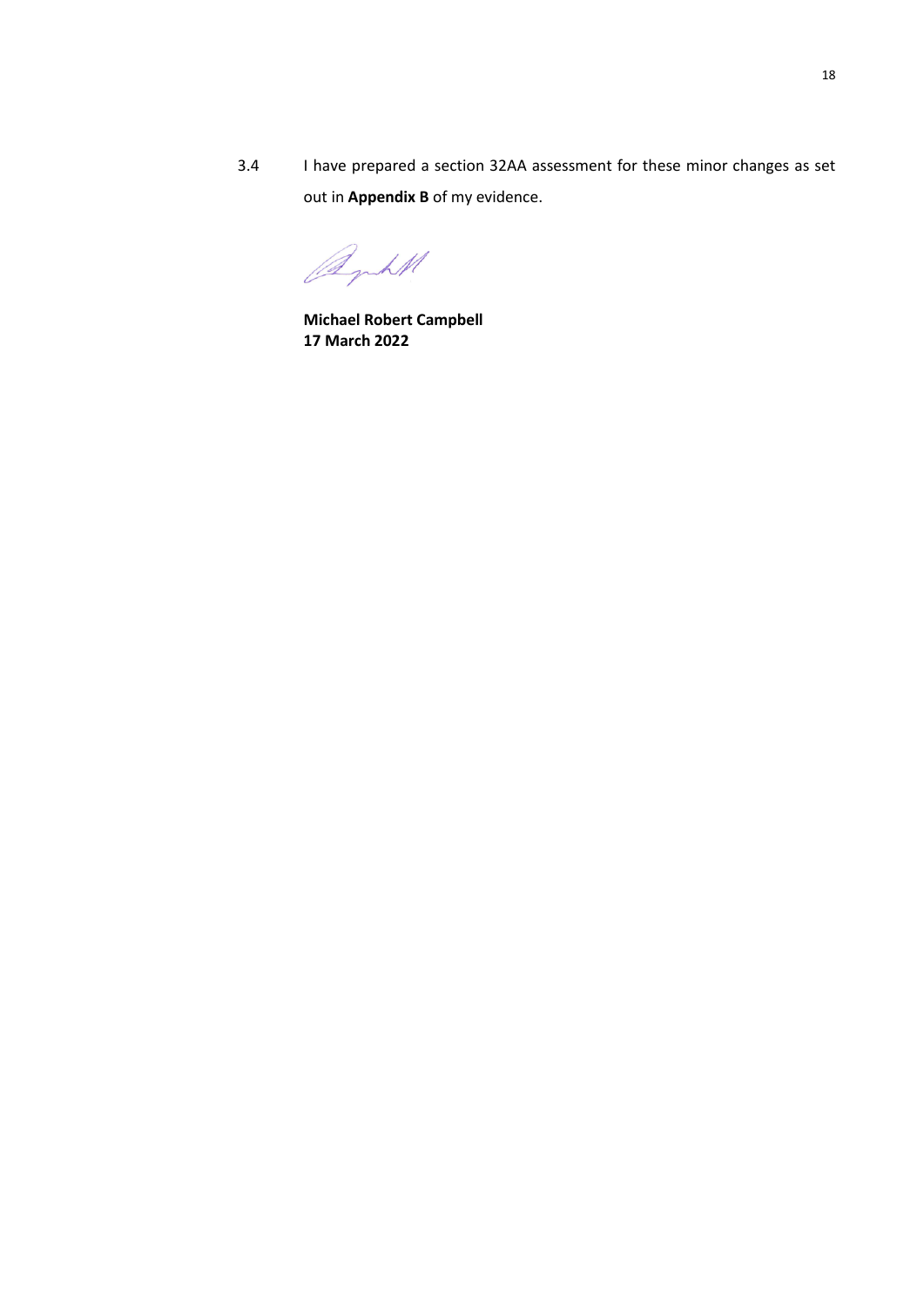# **Appendix A – Recommended Changes**

Black Text – Original wording of Proposed District Plan

**Black Bold** and Underlined and Strikethrough Text – Officer's recommended changes, as set out in Section 42a report.

Red Bold and Underlined and Strikethrough Text - Additional changes proposed by Kāinga Ora. Consequential amendments may be required to numbering.

**Red Bold** and Underlined and Strikethrough Text - Additional changes proposed by Jon Styles

# **NOISE – NOISE**

# **INTRODUCTION**

It is almost inevitable that any activity undertaken in the environment will produce some noise effects. The RMAdefines 'noise' as including vibration. Often noise has minimal effects (e.g. everyday household noises) or are of limited duration (e.g. lawn mowing). But in some cases, the effects of noise can become more significant, causing annoyance and having an impact on physical well-being and appreciation of amenity (such as sleep disturbance and noise-induced stress). Noise is often identified as a nuisance and the major cause of complaints and ongoing conflicts between neighbouring property owners.

Sensitivity to noise and expectations around what is acceptable noise varies depending on the character of thearea, the duration of the noise, the distance and other buffering between the noise and the receiver, as well as the sensitivities of the individual.

The District Plan can minimise the risks and consequences of excessive noise through controls on the activity source of noise or on development near inherently noisy activities. Noise standards in the District Plan are consistent with the types of daily activities which occur within each zoned area. For example, the noise limit for noise received in the General Residential Zone is consistent with the types of daily activities which occur in an urban backyard, and the need for uninterrupted sleep. Similarly, commercial and industrial zones require noise limits which allow intended activities to take place, but with appropriate control of noise effects on more sensitive surrounding zones. Limits are also placed on noise associated with the operation of the Waipukurau Aerodome.

The purpose of the noise standards in the District Plan is therefore to enable those activities with noise associated with them to operate, while controlling noise to a reasonable level in order to protect the amenity ofthe receiving environment.

The primary duty relating to noise under the RMA is contained in section 16. Section 16 imposes an overarching general duty on every person to adopt the best practicable option to ensure that the emission of noise does not exceed a reasonable level. Enforcement of the section 16 duty is generally through the issuing of an enforcement order or abatement notice.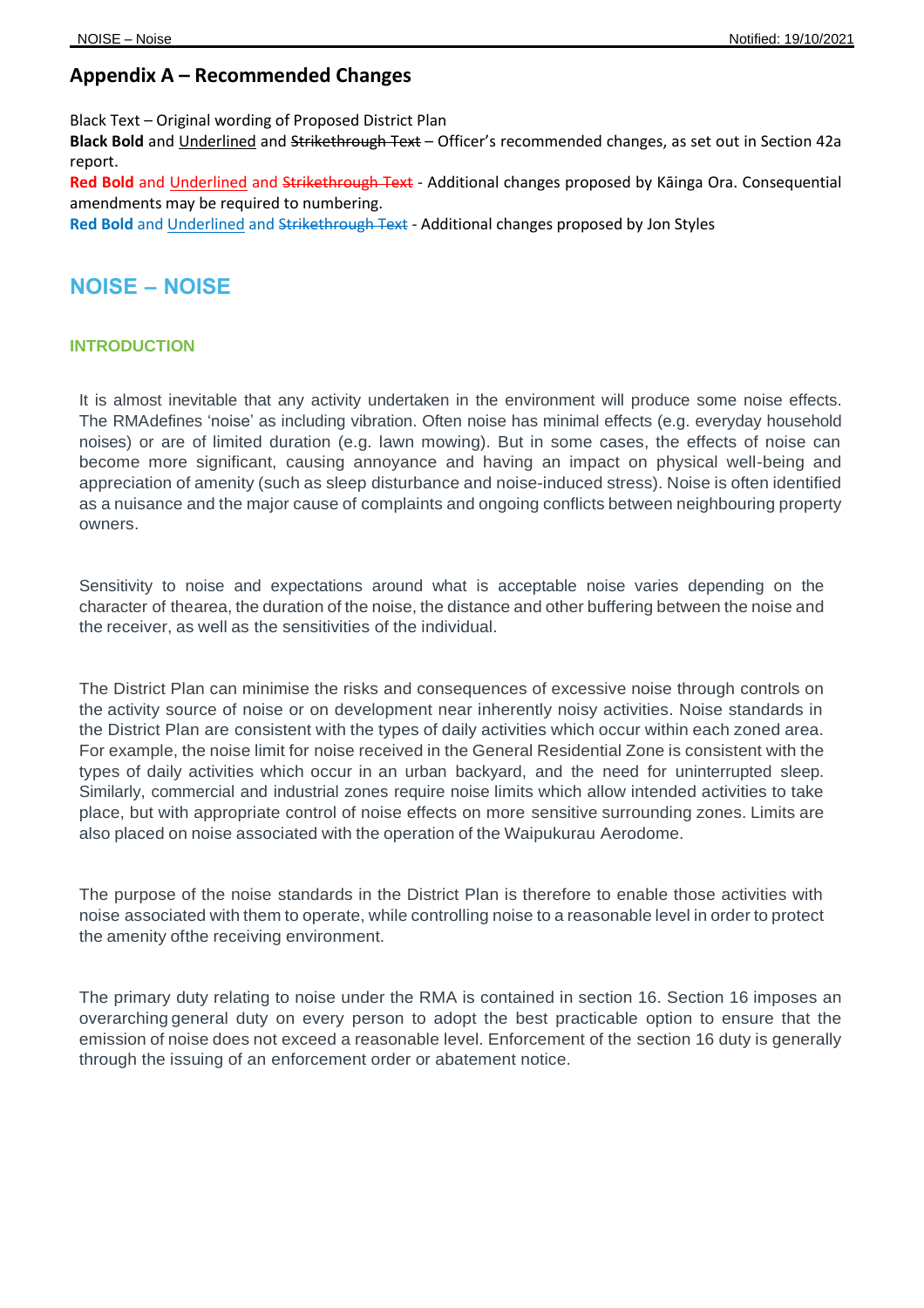Temporary noise issues are dealt with under sections 326 and 327 of the RMA, which provide for interventionthrough the issuing of an excessive noise direction. The meaning of 'excessive noise' does not apply to any noise emitted by any:

- Aircraft being operated during, or immediately before or after, flight; or
- Vehicle being driven on a road (within the meaning of Section 2(1) of the Transport Act
- 1998); orTrain, other than when being tested (when stationary), maintained, loaded, or unloaded.

# **ISSUES**

**NOISE-I1 Exposure to excessive noise can adversely affect amenity values and the health and wellbeing of people and communities.**

# Explanation

Excessive Unreasonable noise can unreasonably interfere with people's peace and comfort, and their health and well-being. It is therefore important that the emission of noise is appropriately controlled, and the effects of noise mitigated, and that excessive unreasonable noise is avoided, where the noise is under human control.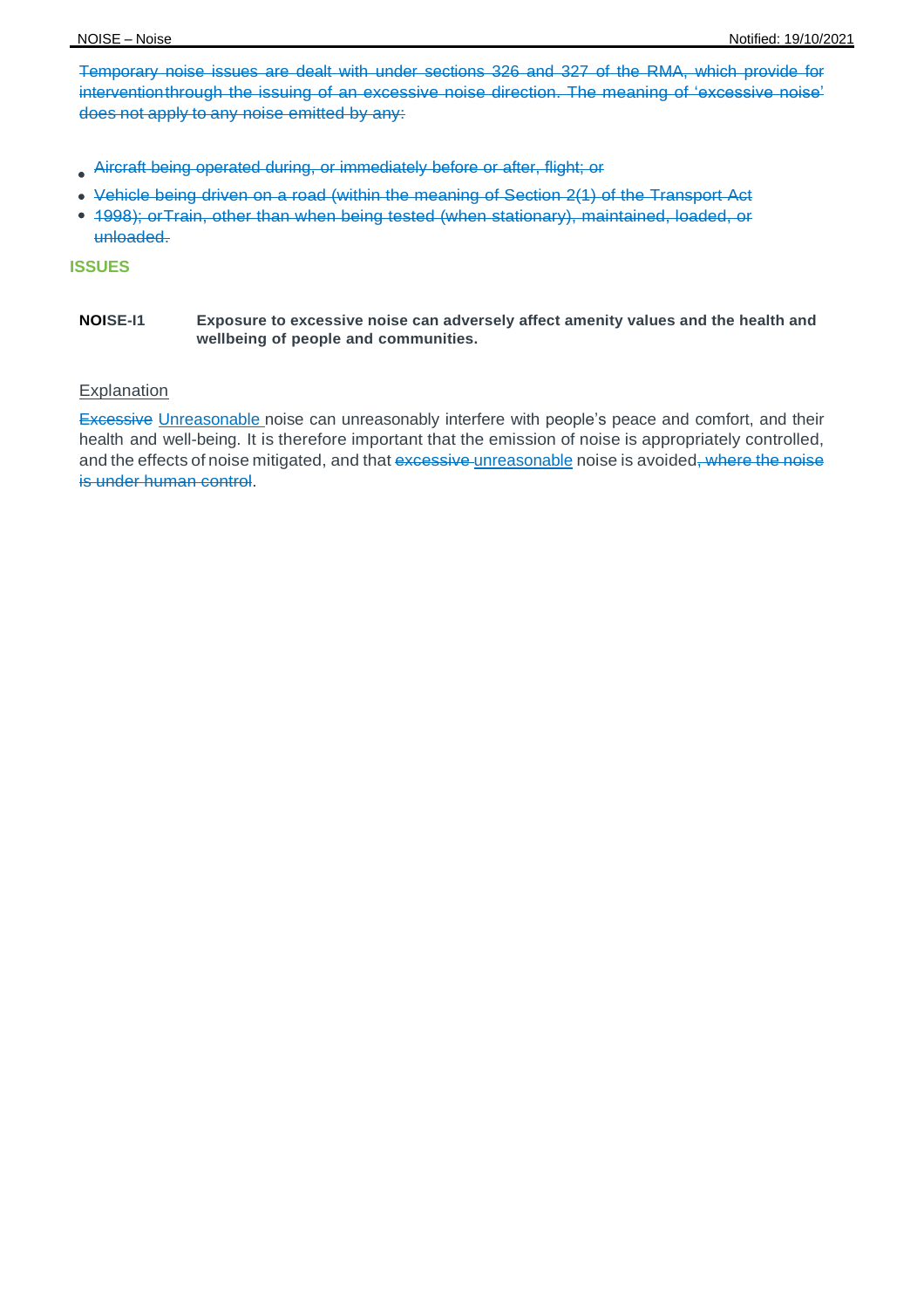# **OBJECTIVES**

- **NOISE-O1 Ensure residents of the District are exposed to an appropriate level of noise for the zone in which they reside/live/work. Activities do not generate unreasonable noise effects which adversely affect amenity values, the health and wellbeing of people and communities, or noise sensitive activities***.*
- **NOISE-O2 Activities generate noise effects that are compatible with the role, and function andpredominant character of each receiving zone**
- **NOISE-O3 Avoid, remedy or mitigate conflict and reverse sensitivity effects arising for existing lawfully established activities as a result of new noise sensitive activities establishing in close proximity to them.**
- **NOISE-O4 Where the locational, functional or operational needs are such that activities of importance to the community could not otherwise meet noise and vibration standards, enable these activities by allowing a whole or partial exemption from those noise standards,** *where appropriate.*

# **POLICIES**

- **NOISE-P1 To maintain the predominant character and amenity of each zone by controlling the level of noise and vibration received in each zone, particularly at night.**
- **NOISE-P2 To ensure that noise sensitive activities and the addition of habitable space to existing noise sensitive activities in the Commercial and General Industrial Zones, within 100m of state highways and the rail network, and within identified air noise boundaries for the Waipukurau Aerodrome shown on the Planning Maps, are acoustically designed and constructed to mitigate noise arising from legitimately established activities.**
- **NOISE-P3 To recognise that noise associated with agricultural, viticultural and horticultural activities is appropriate for the working nature of the rural environment by exempting it from the noise limits. The operation of noisy equipment (in particular, rural airstrips, audible bird scaring devices and frost fans) is provided for, subject to appropriate controls.**
- **NOISE-P4 To manage the emission of noise associated with the Waipukurau Aerodrome through identification of air noise boundaries on the Planning Maps and accompanying noise limits.**
- **NOISE-P5 To allow noisy construction and demolition activities subject to ensuring the protection of the community from unreasonable noise effects.**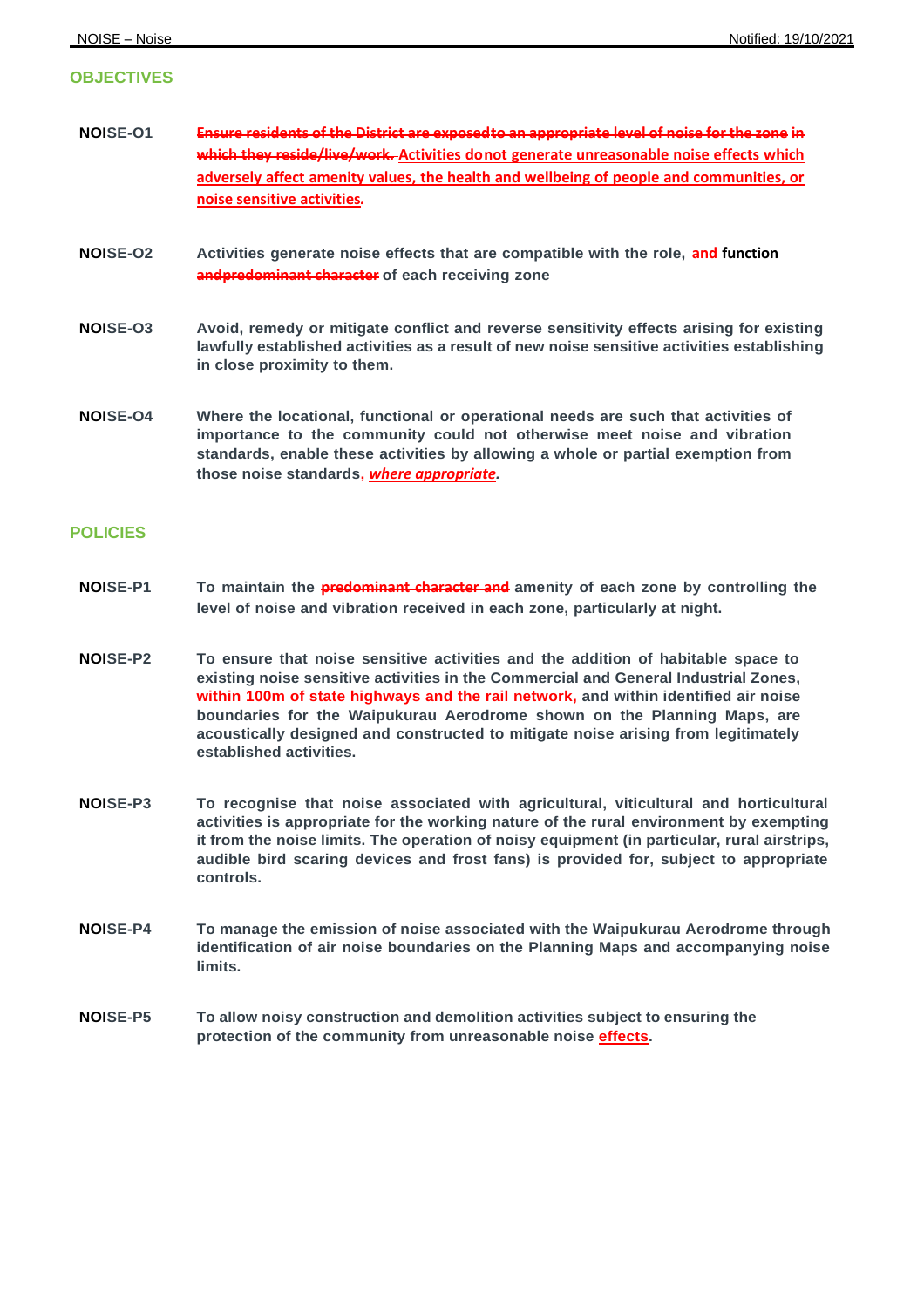| NOISE-P6        | To allow noisy activities of limited duration and frequency which are of importance to<br>the community, such as noise associated with the operation of emergency services<br>and temporary military training activities, subject to appropriate controls. |
|-----------------|------------------------------------------------------------------------------------------------------------------------------------------------------------------------------------------------------------------------------------------------------------|
| <b>NOISE-P7</b> | To allow noise arising from temporary events subject to controls in terms of<br>frequency, duration, timing and maximum noise limits.                                                                                                                      |
| NOISE-P8        | To allow noise arising from recreational activities of a normal recreational nature,<br>such as sporting events and playground activities, subject to the overarching duty to<br>avoid unreasonable noise.                                                 |

# **RULE OVERVIEW TABLE**

| Use/activity             | <b>Rule Number</b> |
|--------------------------|--------------------|
| <b>Emission of noise</b> | NOISE-R1           |

# **Rules**

Note: The provisions of this chapter do not apply to plantation forestry. Plantation forestry is regulated separately *under the Resource Management (National Environmental Standards for Plantation Forestry)Regulations 2017 which specifically addresses noise associated with plantation forest activities.*

It is important to note that in addition to the provisions in this chapter, zone chapters and a number of other Part2: District-Wide Matters chapters also contain provisions that may be relevant for activities involving the emission of noise.

| <b>NOISE-R1 Emission of noise</b> |                                        |                                                          |
|-----------------------------------|----------------------------------------|----------------------------------------------------------|
| <b>All Zones</b>                  | 1. Activity Status: PER                | 2. Activity status where compliancenot<br>achieved: RDIS |
|                                   | Where the following conditions aremet: |                                                          |
|                                   | a. Compliance with:                    | <b>Matters over which discretion is</b>                  |
|                                   | i. NOISE-S1;                           | restricted:                                              |
|                                   | NOISE-S2;<br>ii.                       | a. NOISE-AM1.                                            |
|                                   | iii.<br>NOISE-S3;                      | b. NOISE-AM2.                                            |
|                                   | iv. NOISE-S4; and                      | c. NOISE-AM3.                                            |
|                                   | V. NOISE-S5.                           | d. NOISE-AM4.                                            |
|                                   |                                        | e. NOISE-AM5.                                            |
|                                   |                                        | f. NOISE-AM6.                                            |
|                                   |                                        | g. NOISE-AM7.                                            |
|                                   |                                        | h. NOISE-AM8.                                            |
|                                   |                                        | NOISE-AM9.<br>ı.                                         |
|                                   |                                        | NOISE-AM10.<br>ı.                                        |
|                                   |                                        | NOISE-AM11.<br>k.                                        |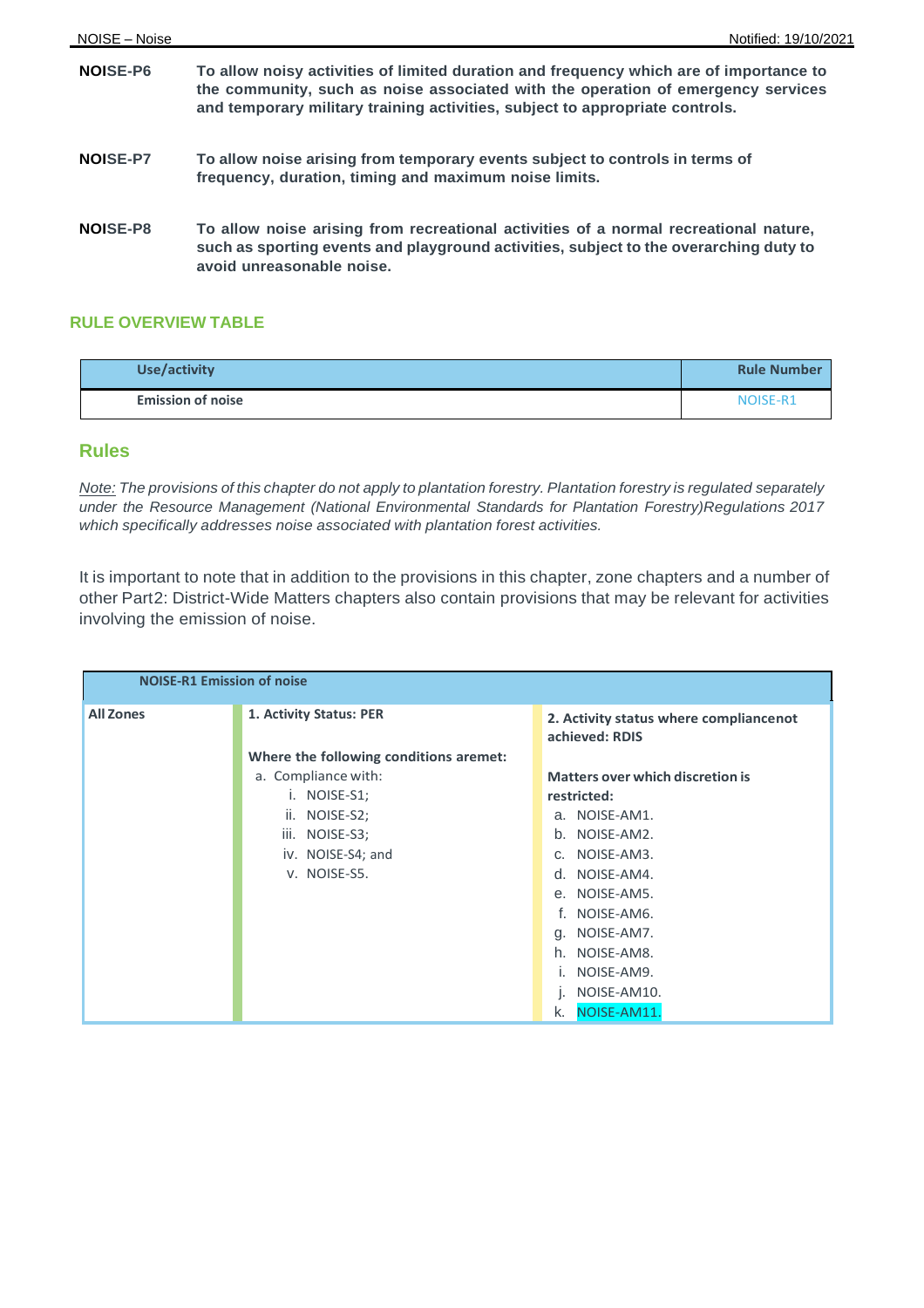# **STANDARDS**

| <b>NOISE-S1 Measurement and Assessment of Noise</b> |                                                                                                |
|-----------------------------------------------------|------------------------------------------------------------------------------------------------|
| 1. General                                          | 1. Noise will be measured and assessed using the following standards:                          |
|                                                     | a. NZS 6801:2008 Acoustics – Measurement of Environmental Sound                                |
|                                                     | b. NZS 6802:2008 Acoustics - Environmental Noise                                               |
|                                                     | c. NZS 6803:1999 Acoustics - Construction Noise                                                |
|                                                     | d. NZS 6805:1992 Airport Noise Management and Land Use Planning                                |
|                                                     | e. NZS 6806: 2010 Acoustics - Road Traffic Noise: New and altered roads                        |
|                                                     | f. NZS 6807:1994 Noise Management and Land Use Planning for HelicopterLanding                  |
|                                                     | Areas                                                                                          |
|                                                     | g. NZS 6808: 2010 Acoustics - Wind farm noise                                                  |
|                                                     | h. NZS 6809:1999 Acoustics – Port Noise Management and Land Use Planning                       |
|                                                     | Noise levels will be measured and assessed within the site boundary of the noisereceiver<br>2. |
|                                                     | unless specified otherwise. The assessment position for houses, dwellingsand habitable         |
|                                                     | buildings in the General Rural Zone and the Rural Production Zone is                           |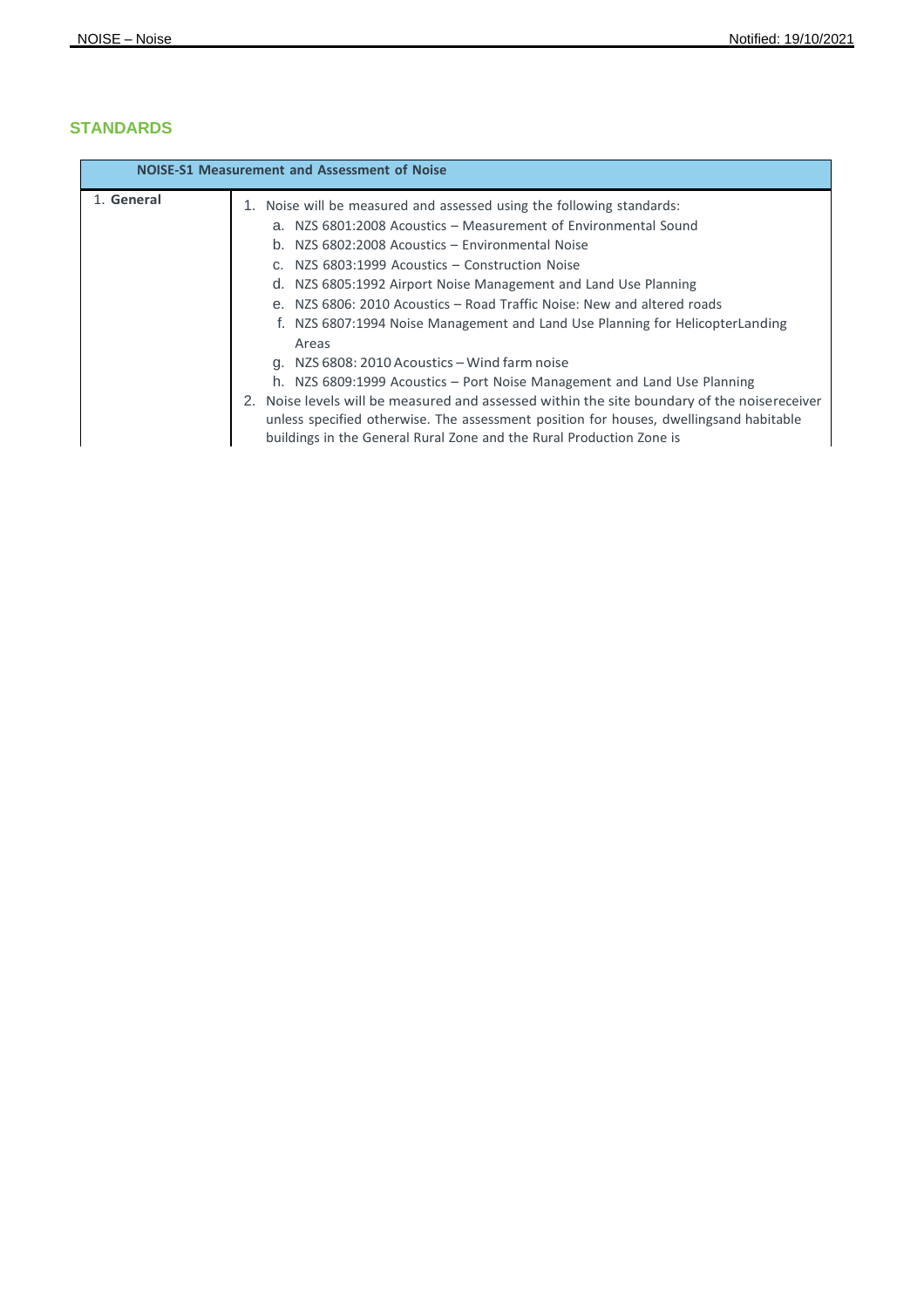|                                                                                       | within the notional boundary as defined in NZS6801.<br>Note: When it becomes evident a measurement location is not suitable, Council may,<br>through the resource consent process, agree to the use of an alternative measurement<br>location.                                                                                                                                                                                                                                                                                                                                                                                                                                                                                                                                                                                                                                                                                                                                                                                                                                                                                                                                                                                                                                              |
|---------------------------------------------------------------------------------------|---------------------------------------------------------------------------------------------------------------------------------------------------------------------------------------------------------------------------------------------------------------------------------------------------------------------------------------------------------------------------------------------------------------------------------------------------------------------------------------------------------------------------------------------------------------------------------------------------------------------------------------------------------------------------------------------------------------------------------------------------------------------------------------------------------------------------------------------------------------------------------------------------------------------------------------------------------------------------------------------------------------------------------------------------------------------------------------------------------------------------------------------------------------------------------------------------------------------------------------------------------------------------------------------|
| <b>NOISE-S2 Vibration</b>                                                             |                                                                                                                                                                                                                                                                                                                                                                                                                                                                                                                                                                                                                                                                                                                                                                                                                                                                                                                                                                                                                                                                                                                                                                                                                                                                                             |
| General                                                                               | 1. Vibration from any activity will be measured and assessed as follows:<br>a. Vibration received at a building with regard to building damage:<br>i. ISO 4866:2010 Mechanical vibration and shock - vibration of fixed structure<br>Guidelines for the measurement of vibrations and evaluation of their effects on<br>structures.                                                                                                                                                                                                                                                                                                                                                                                                                                                                                                                                                                                                                                                                                                                                                                                                                                                                                                                                                         |
|                                                                                       | NOISE-S3 Noise Sensitive Activities within 100m of State Highways and the Rail Network                                                                                                                                                                                                                                                                                                                                                                                                                                                                                                                                                                                                                                                                                                                                                                                                                                                                                                                                                                                                                                                                                                                                                                                                      |
| General                                                                               | 1. The following Minimum External Sound Insulation Level Standards applies to all<br>habitable spaces within any building that contains a noise sensitive activity within 100<br>metres of the sealed edge of a State Highway or the Rail Network Boundary, either:<br>a. Provide a design report prepared by an acoustic specialist prior to constructionof the<br>habitable spaces, demonstrating that road-traffic/rail network sound levels will not<br>exceed 40 dB LAeg(24hr) inside all habitable spaces; or<br>b. Provide a design report prepared by an acoustic specialist prior to construction of the<br>habitable spaces, demonstrating that road-traffic/rail network sound levels will not<br>exceed 57 dB LAeg(24hr) outside the most affected part of the building exterior.<br>2. The following applies to all buildings that contains a noise sensitive activity within100<br>metres of the sealed edge of a State Highway or the Rail Network Boundary:<br>a. Where new habitable spaces with openable windows are proposed, a positive<br>supplementary source of fresh air ducted from outside is required at the time offit-<br>out. The supplementary source of air is to achieve compliance with the Building Act<br>to ensure adequate ventilation and fresh air. |
|                                                                                       | NOISE-S4 Noise Limits-Zone Specific                                                                                                                                                                                                                                                                                                                                                                                                                                                                                                                                                                                                                                                                                                                                                                                                                                                                                                                                                                                                                                                                                                                                                                                                                                                         |
| Receiving Zone(s):                                                                    |                                                                                                                                                                                                                                                                                                                                                                                                                                                                                                                                                                                                                                                                                                                                                                                                                                                                                                                                                                                                                                                                                                                                                                                                                                                                                             |
| General<br><b>Residential</b><br>Zone                                                 | 1. Noise from any activity (other than those specific activities in NOISE-S5) must notexceed the<br>following limits (dB) when measured within this receiving zone:<br>a. 0700 - 2200 hours - 50 LAeq 50 dB LAeq (t)<br>(NOTE - all noise limits need<br>updating to meet the<br>requirements of the NVMS<br>b. All other times $-$ 40 L <sub>Aeq</sub> / 70 L <sub>Amax</sub>                                                                                                                                                                                                                                                                                                                                                                                                                                                                                                                                                                                                                                                                                                                                                                                                                                                                                                              |
| <b>Rural</b><br>Lifestyle<br>Zone<br>Large Lot<br><b>Residential</b><br>Zone(Coastal) | 2. Noise from any activity (other than those specific activities in NOISE-S5) must notexceed<br>the following limits (dB) when measured within these receiving zones:<br>a. To be measured and assessed within the notional boundary:i.<br>0700 - 2200 hours - 50 LAeq<br>ii. All other times $-40$ L <sub>Aeg</sub> / 70 L <sub>Amax</sub>                                                                                                                                                                                                                                                                                                                                                                                                                                                                                                                                                                                                                                                                                                                                                                                                                                                                                                                                                 |
| General<br><b>RuralZone</b><br><b>Rural</b><br>Production<br>Zone                     | 3. Noise from any activity (other than those specific activities in NOISE-S5) must notexceed<br>the following limits (dB) when measured within these receiving zones:<br>a. To be measured and assessed within the notional boundary:i.<br>0700 - 2200 hours - 55 LAeq<br>ii. All other times - 45 LAeq / 70 LAmax                                                                                                                                                                                                                                                                                                                                                                                                                                                                                                                                                                                                                                                                                                                                                                                                                                                                                                                                                                          |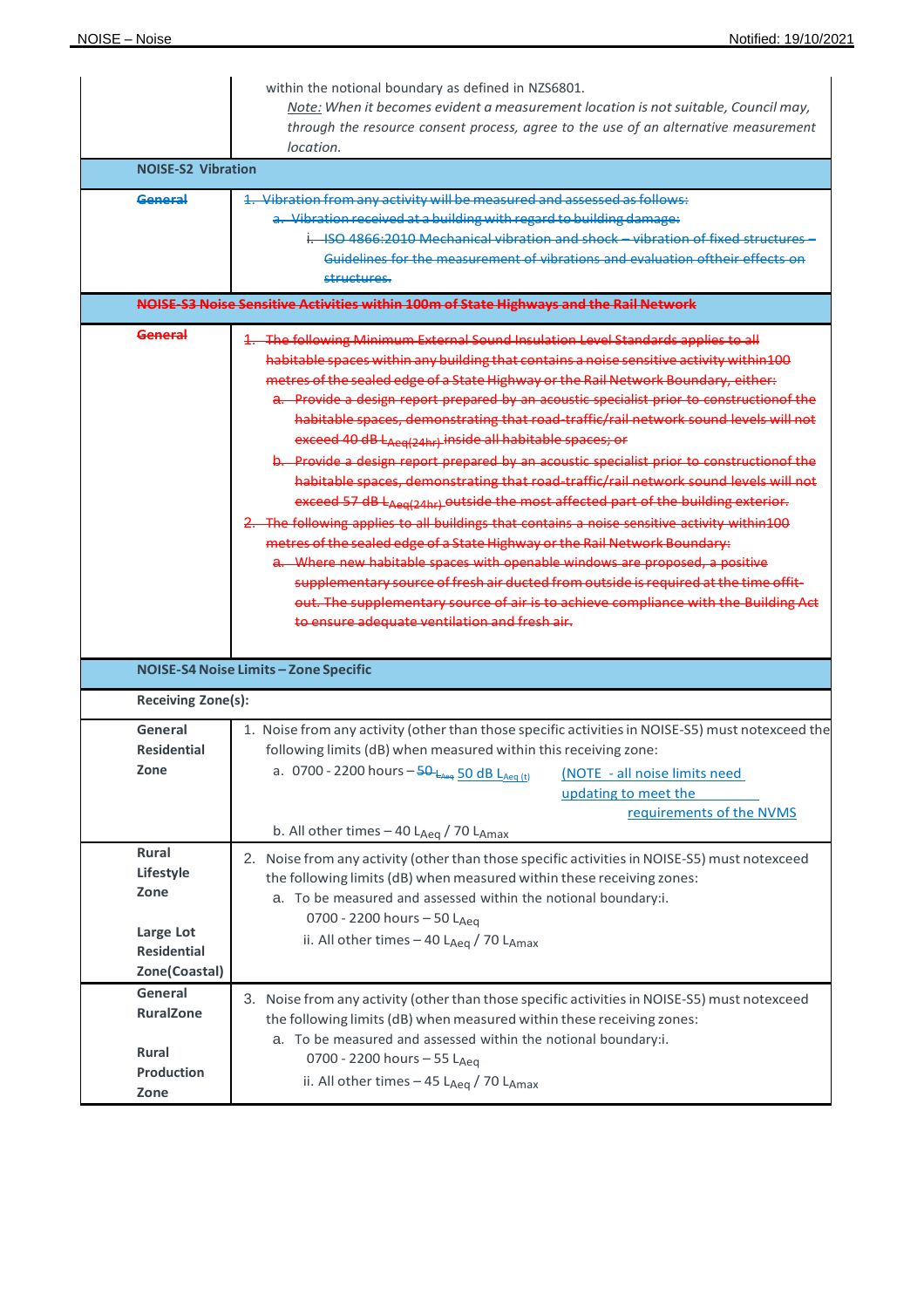| Commercial | 4. Noise from any activity (other than those specific activities in NOISE-S5) must notexceed the |
|------------|--------------------------------------------------------------------------------------------------|
| Zone       | following limits (dB) when measured within this receiving zone:                                  |
|            | a.0700 - 2200 hours — 65 L <sub>Aeg</sub>                                                        |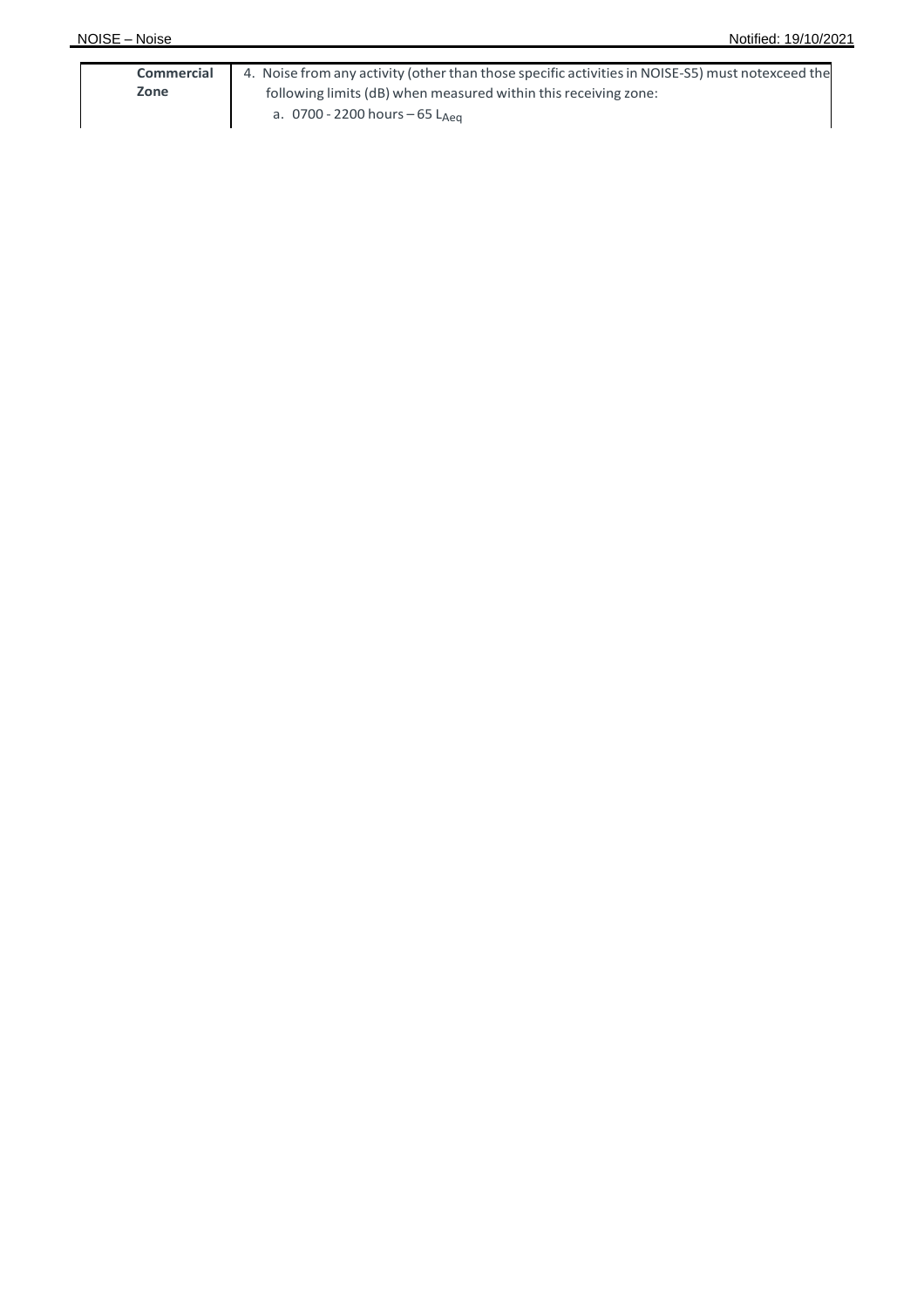|                                                                                                     | b. All other times - 60 LAeq / 75 LAmax<br>c. Octave band noise levels shall not exceed:<br>i. 75dB $L_{eq(1 \text{ minute})}$ at 63Hz<br>ii. $65dB$ L <sub>eg</sub> (1 minute) at 125Hz                                                                                                                                                                           |
|-----------------------------------------------------------------------------------------------------|--------------------------------------------------------------------------------------------------------------------------------------------------------------------------------------------------------------------------------------------------------------------------------------------------------------------------------------------------------------------|
| General<br><b>IndustrialZone</b>                                                                    | 5. Noise from any activity (other than those specific activities in NOISE-S5) must notexceed the<br>following limits (dB) when measured within this receiving zone:<br>a. 0700 - 2200 hours - 70 LAeq<br>b. All other times $-60$ L <sub>Aeg</sub> / 75 L <sub>Amax</sub>                                                                                          |
|                                                                                                     | NOISE-S5 Specific Activities exempt from the Noise Limits in NOISE-S4.<br>Note: Regardless of the exemptions below, all land uses are subject to section 16 and Part 12 of the RMA.                                                                                                                                                                                |
| All                                                                                                 | 1. Noise shall be measured within the site boundary of a receiving site, or within the                                                                                                                                                                                                                                                                             |
| <b>Specific</b><br><b>Activities</b><br>listed<br>under<br>this<br>standard                         | notional boundary of rural dwellings or habitable buildings (where stated).                                                                                                                                                                                                                                                                                        |
| <b>Construction</b>                                                                                 | 2. Must comply with the following noise limits:<br>< <insert from="" limits="" noise="" nzs6803:1999="">&gt;<br/>provisions of NZS6803:1999 - Construction Noise.</insert>                                                                                                                                                                                         |
| <b>Emergency</b><br><b>Service</b><br><b>Activities</b>                                             | 3. Exempt, provided the noise source is a warning device or siren (including theirroutine<br>testing and maintenance), when measured within the site boundary of a receiving<br>site, or within the notional boundary of rural dwellings or habitable buildings.                                                                                                   |
| <b>Generators</b><br>for continued<br>powersupply                                                   | 4. Exempt, provided it is for temporary emergency use.                                                                                                                                                                                                                                                                                                             |
| <b>Recreati</b><br>onal<br><b>Activities</b><br>of an<br>everyda<br>У<br>recreatio<br>nal<br>nature | 5. Exempt, providing the activity does not involve motorised activities or amplifiedsound.<br>Examples include sporting events and playground activities.                                                                                                                                                                                                          |
| <b>Activities</b><br>within the<br>grounds of<br>an<br><b>Educational</b><br><b>Facility</b>        | 6. Exempt, providing the noise generated is through use of grounds and facilities during<br>events associated with the educational facility concerned, and by studentswho live on<br>site. Examples include use of school facilities for sport during term timeand by student<br>boarders who live on site.                                                        |
| <b>Activities</b><br>involving<br>stock,<br>vehicles and<br>mobile<br>machinery<br>associated       | 7. Exempt, providing noise is limited in duration and machinery is not in a fixed location, and<br>is generated by vehicles and mobile machinery associated with primary production<br>activities and sections16 and 17 of the RMA have been satisfied. Examples include stock<br>sale yards and transporting areas, harvesting, spraying, and planting machinery. |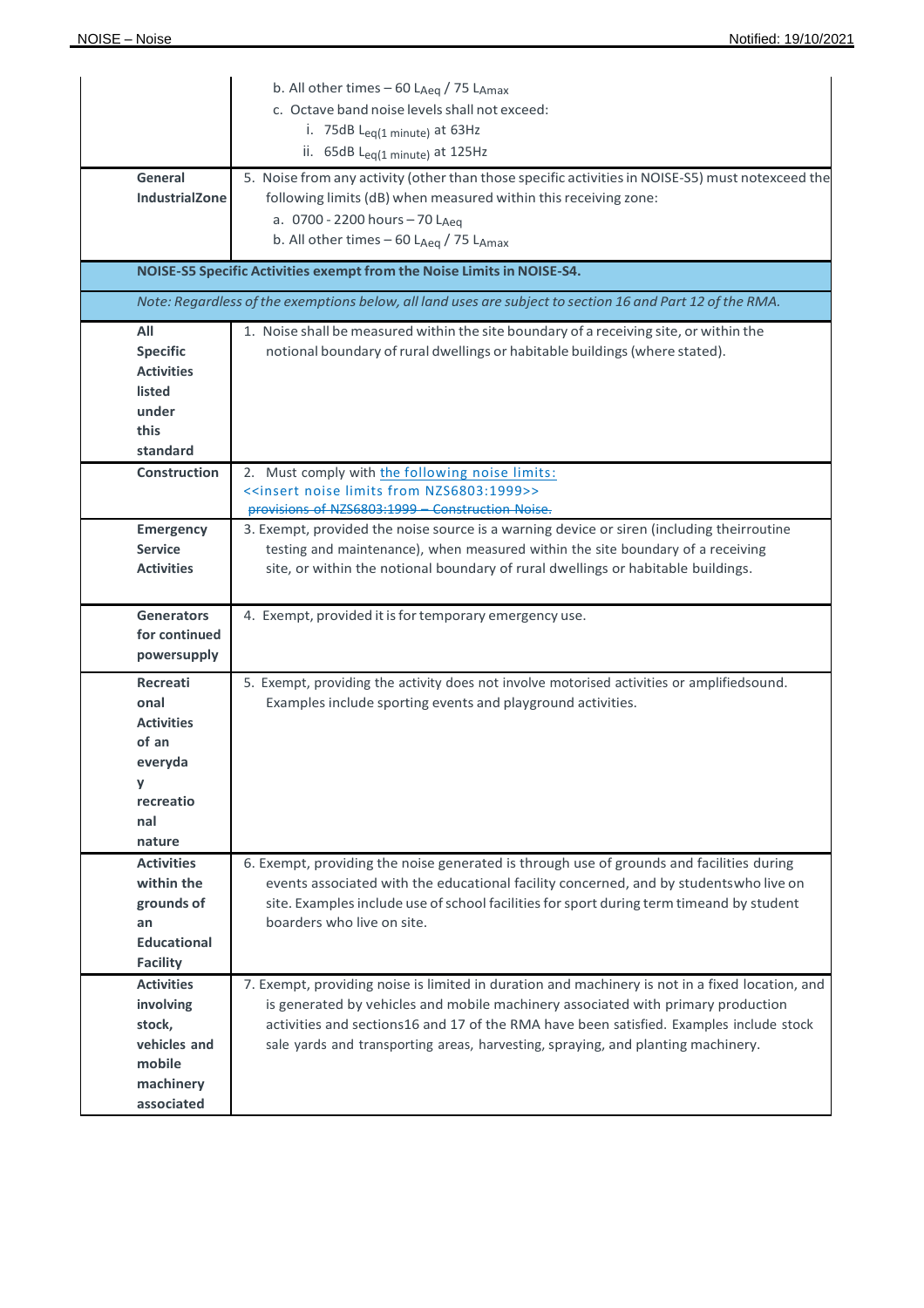| with primary<br>production                                            |                                                                                                                                                                                                                                                                                                                                                                                                                                                                                                                                                                                                                                                                                                                                                         |
|-----------------------------------------------------------------------|---------------------------------------------------------------------------------------------------------------------------------------------------------------------------------------------------------------------------------------------------------------------------------------------------------------------------------------------------------------------------------------------------------------------------------------------------------------------------------------------------------------------------------------------------------------------------------------------------------------------------------------------------------------------------------------------------------------------------------------------------------|
| Prospecting<br>and<br><b>Exploration</b><br>(quarrying)<br>activities | Must comply with the relevant zone noise limits at the specified measurement and<br>8.<br>assessment position for those zone(s), except that blasting noise and associated<br>vibration must comply with the following:<br>a. Occur only between 0700 hours and 1900 hours, and<br>b. No more than 2 events per hour, with a maximum of 8 events per day, and<br>c. All occupiers of dwellings or habitable buildings within a 2 kilometre range are<br>advised in writing no less than 5 working days prior to the blasting occurring, and<br>d. Overblast pressure incident on dwellings or habitable buildings does not<br>exceed 115dB L <sub>Zpeak</sub> , and<br>e. Ground borne vibration does not exceed the limits specified in DIN4150-3 Part |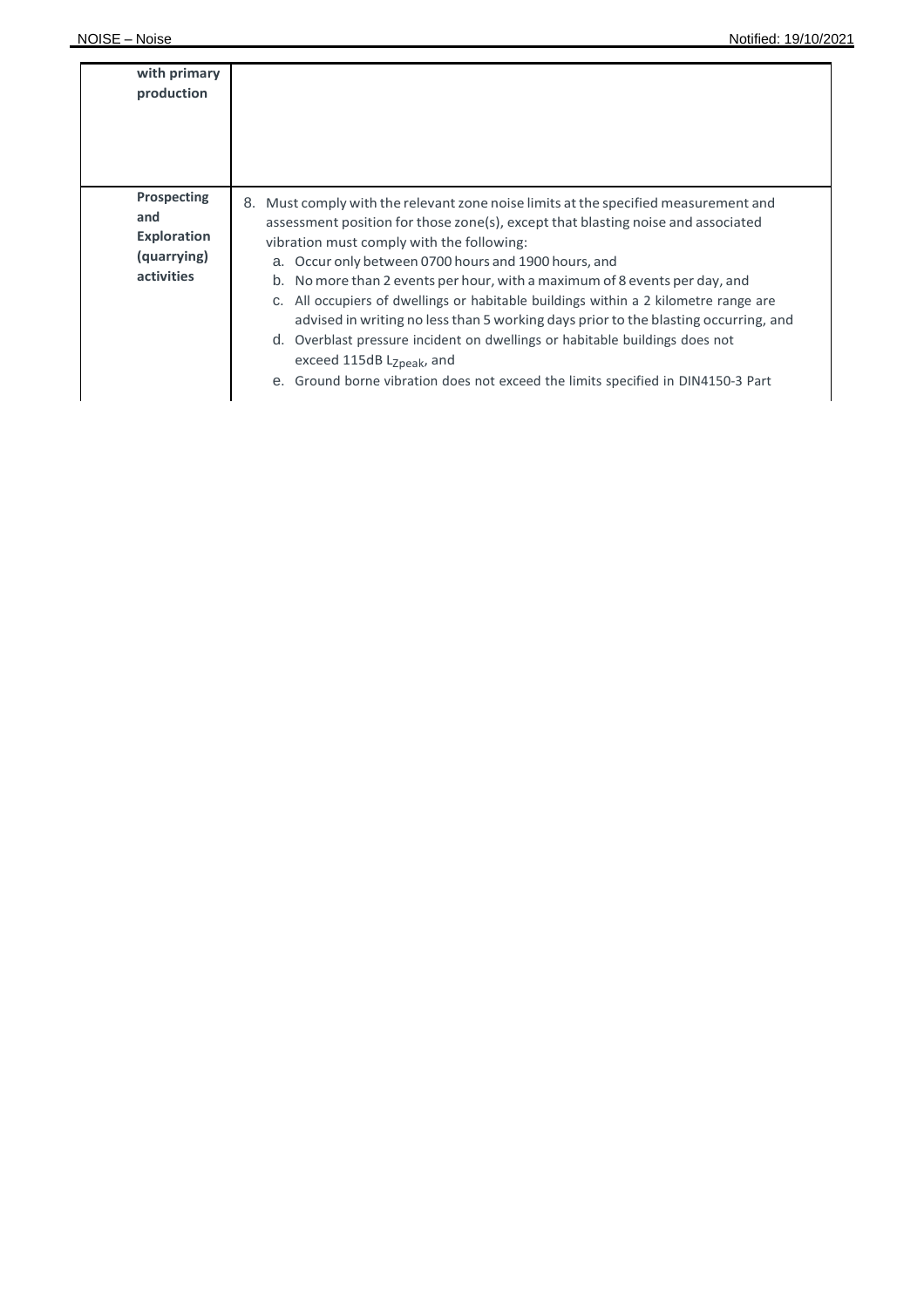|                                                                                | 3:2016 Vibrations in Buildings.                                                                                                                                                                                                                                                                                                                                                                                                                                                                                                                                                                                                                                                                                                                                                                                                                                                                                                                                                    |
|--------------------------------------------------------------------------------|------------------------------------------------------------------------------------------------------------------------------------------------------------------------------------------------------------------------------------------------------------------------------------------------------------------------------------------------------------------------------------------------------------------------------------------------------------------------------------------------------------------------------------------------------------------------------------------------------------------------------------------------------------------------------------------------------------------------------------------------------------------------------------------------------------------------------------------------------------------------------------------------------------------------------------------------------------------------------------|
| <b>Temporary</b><br>events(other<br>than<br>temporary<br>military<br>training) | 9. Must comply with the zone noise limits at the specified measurement and<br>assessment position for those zone(s), except as follows (on a per site basis):<br>a. For 4 events in any 12 month period - a noise limit of 80dB LAeq(1 hour) withinthe<br>respective adjacent zone(s) providing the event and pre event rehearsal do not<br>individually exceed 3 hours in duration.<br>Octave band noise levels at houses, dwellings or habitable buildings must not exceed:<br>i. 95dB $L_{eq(1 min)}$ at 63Hz<br>ii. 85dB $L_{eq(1 min)}$ at 125Hz<br>iii. Secondary sub-clauseiv.<br>Secondary sub-clause<br>b. For 2 events in any 12 month period - a noise limit of 70dB $L_{Aeq(1 hour)}$ withinthe<br>respective adjacent zone(s) providing the event does not exceed 12 hours per day over<br>a two day period.<br>Octave band noise levels at dwellings or habitable buildings must not exceed:<br>i. 85dB $L_{eq(1 min)}$ at 63Hz<br>ii. 75dB $L_{eq(1 min)}$ at 125Hz |
| Emergency<br><b>Aviation</b><br><b>Movements</b>                               | 10. Exempt.                                                                                                                                                                                                                                                                                                                                                                                                                                                                                                                                                                                                                                                                                                                                                                                                                                                                                                                                                                        |
| <b>Agric</b><br>ultur<br>al<br>Aviat<br>ion<br><b>Mov</b><br>emen<br>ts        | 11. Exempt for up to 14 days in any calendar year.<br>12. Otherwise, must comply with the noise limits as for rural airstrips (NOISE-S5(13),<br>(14) & (15)) and helicopter landing areas (NOISE-S5(16), (17) & (18)).                                                                                                                                                                                                                                                                                                                                                                                                                                                                                                                                                                                                                                                                                                                                                             |
| <b>Rural Airstrips</b>                                                         | 13. The day-night average sound level $(Ldn)$ generated by aircraft movements (excluding<br>emergency aviation movements, and agricultural aviation movements for up to 14 days in<br>any calendar year) must not exceed 55 dB Ldn, measured at the notional boundary of<br>any building containing a noise sensitive activity on a separate site under different<br>ownership in the General Rural and Rural Production Zones, or at theboundary of any site<br>containing a noise sensitive activity in all other zones.<br>14. Aircraft noise must be measured and assessed in accordance with the provisions ofNZS<br>6805:1992 Airport Noise Management and Land Use Planning.<br>15. Aircraft maintenance and engine testing that is ancillary to aircraft operations is excluded<br>from the calculations above and must comply with the zone-specific noiselimits in NOISE-<br>S4.                                                                                         |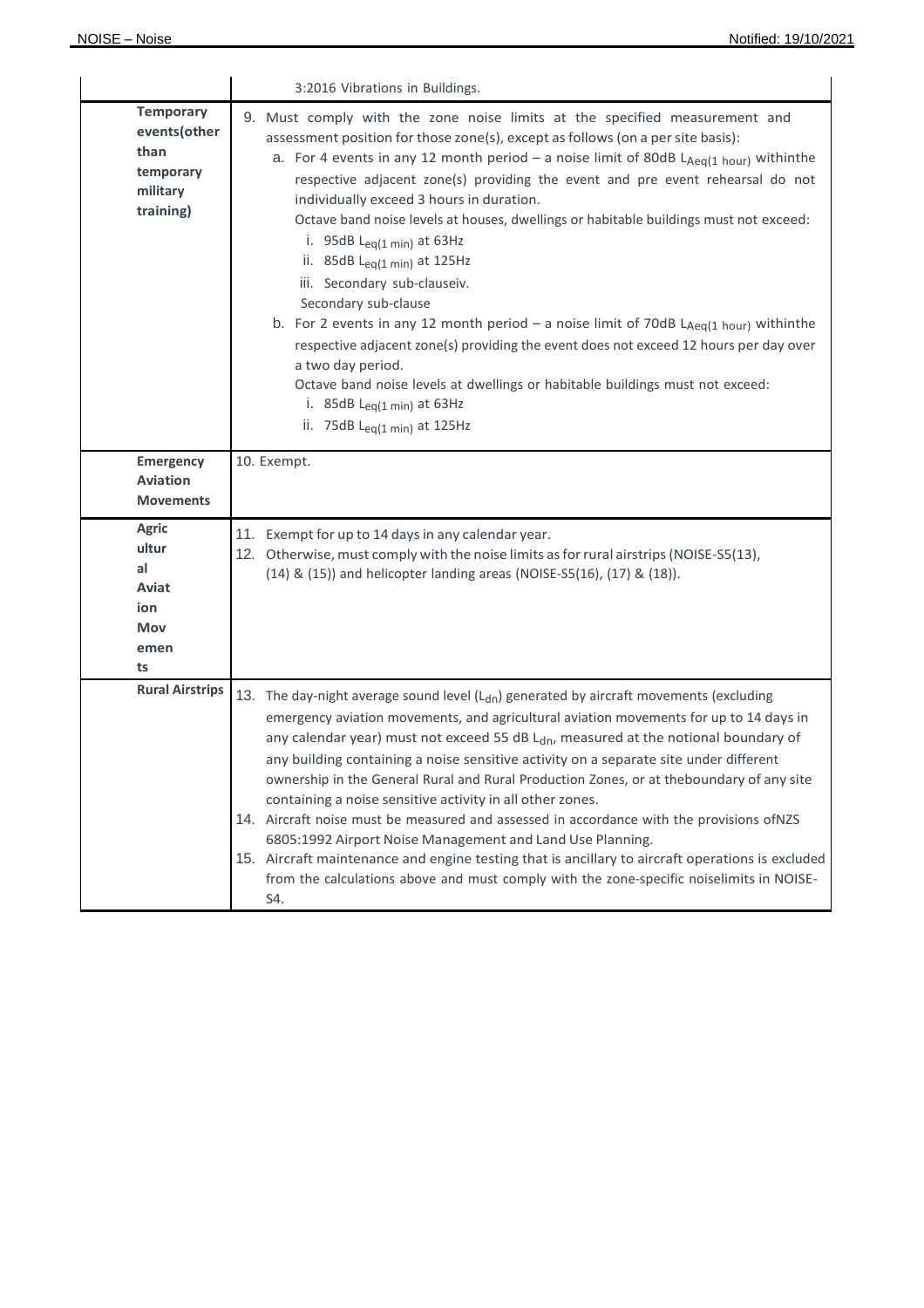| <b>Helicopter</b><br>Landing<br>Areas                      | The day-night average sound level $(L_{dn})$ generated by helicopter movements (excluding<br>16.<br>emergency aviation movements, and agricultural aviation movements for up to 14 days in<br>any calendar year) must not exceed 50 dB $Ldn$ measured at the notional boundary of any<br>building containing a noise sensitive activity on a separate site under different ownership in<br>the General Rural and Rural Production Zones, or at the boundary of any site containing a<br>noise sensitive activity in all other zones.<br>Noise may be averaged over periods of seven consecutive days and the averaged value<br>17.<br>must not exceed 50 dB $L_{\text{dn}}$ , and in any case the limit must not be exceededby 3 dB on<br>any day.<br>18.<br>Helicopter noise must be measured and assessed in accordance with the<br>provisions of NZS 6807:1994 – Noise management and land use planning for<br>helicopter landing areas. |
|------------------------------------------------------------|---------------------------------------------------------------------------------------------------------------------------------------------------------------------------------------------------------------------------------------------------------------------------------------------------------------------------------------------------------------------------------------------------------------------------------------------------------------------------------------------------------------------------------------------------------------------------------------------------------------------------------------------------------------------------------------------------------------------------------------------------------------------------------------------------------------------------------------------------------------------------------------------------------------------------------------------|
| Waip<br>ukura<br>u<br>Aerod<br>rome/<br><b>Airpo</b><br>rt | 19. Must comply with the provisions of NZS 6805:1992 Airport Noise Management and Land<br>Use Planning.<br>The Waipukurau Aerodrome must be managed so that the noise from aircraft<br>20.                                                                                                                                                                                                                                                                                                                                                                                                                                                                                                                                                                                                                                                                                                                                                  |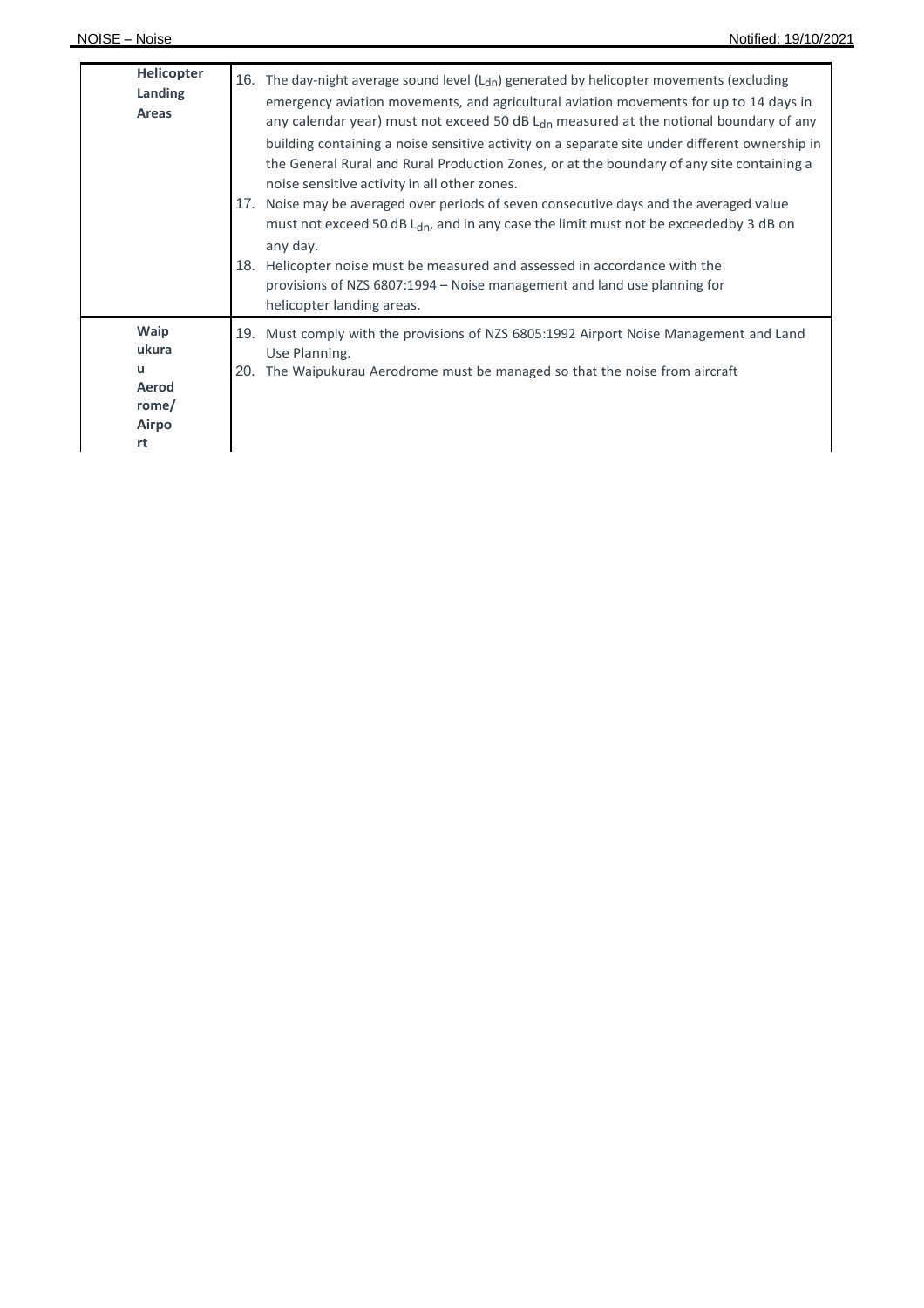|                           | operations does not exceed 65 dB L <sub>dn</sub> outside the Air Noise Boundary (ANB) or 55dB L <sub>dn</sub><br>outside the Outer Control Boundary (OCB) as shown on the Planning Maps.<br>21. Compliance with the ANB and OCB will be determined on the basis of the following:<br>a. A log of annual aircraft movements will be provided to the Council by 1<br>February each year, detailing the total number of fixed-wing and helicopter<br>movements for the previous calendar year.<br>b. Where the total number of annual aircraft movements are less than 6500 peryear<br>no compliance contouring is required.<br>c. Where the total number of annual aircraft movements is greater than 6500, the<br>operators of Waipukurau Aerodrome must produce 55 dB, and 65 dB Annual<br>Aircraft Noise Contours (AANC), using airport noise prediction software and records<br>of actual aircraft movements for the busiest 3 consecutive months ofthe previous<br>year. These AANC are to be submitted to the Council to show compliance or<br>otherwise with the OCB and ANB. The preparation of AANC will be required every 2<br>years thereafter.<br>d. Where the AANC show that the calculated noise level exceeds 64 dB at any point on<br>the ANB, noise measurements using infield monitoring are required for a minimum of<br>1 month (at one measurement location) to demonstrate compliance with the noise<br>limit of the ANB, as shown on the Planning Maps.<br>22. Exemptions to these noise rules are provided for:<br>a. Aircraft operating in an emergency for medical or national / civil defence<br>reasons.<br>b. Air shows.<br>c. Military operations.<br>d. Aircraft using the airfield as a necessary alternative to an airfield elsewhere.<br>e. Aircraft taxiing.<br>f. Aircraft engine testing. |
|---------------------------|------------------------------------------------------------------------------------------------------------------------------------------------------------------------------------------------------------------------------------------------------------------------------------------------------------------------------------------------------------------------------------------------------------------------------------------------------------------------------------------------------------------------------------------------------------------------------------------------------------------------------------------------------------------------------------------------------------------------------------------------------------------------------------------------------------------------------------------------------------------------------------------------------------------------------------------------------------------------------------------------------------------------------------------------------------------------------------------------------------------------------------------------------------------------------------------------------------------------------------------------------------------------------------------------------------------------------------------------------------------------------------------------------------------------------------------------------------------------------------------------------------------------------------------------------------------------------------------------------------------------------------------------------------------------------------------------------------------------------------------------------------------------------------------------------------------------------|
| Wind farm<br>wind turbine | 23. Must comply with NZS 6808: 2010 Acoustics - Wind farm noise.                                                                                                                                                                                                                                                                                                                                                                                                                                                                                                                                                                                                                                                                                                                                                                                                                                                                                                                                                                                                                                                                                                                                                                                                                                                                                                                                                                                                                                                                                                                                                                                                                                                                                                                                                             |
| generators                |                                                                                                                                                                                                                                                                                                                                                                                                                                                                                                                                                                                                                                                                                                                                                                                                                                                                                                                                                                                                                                                                                                                                                                                                                                                                                                                                                                                                                                                                                                                                                                                                                                                                                                                                                                                                                              |
| <b>Residential</b>        | 24. Provided the total internal noise level in any habitable room does not exceed 35 dB LAeq(24                                                                                                                                                                                                                                                                                                                                                                                                                                                                                                                                                                                                                                                                                                                                                                                                                                                                                                                                                                                                                                                                                                                                                                                                                                                                                                                                                                                                                                                                                                                                                                                                                                                                                                                              |
| units/<br>occupancie      | hours) while at the same time complying with the following requirements:                                                                                                                                                                                                                                                                                                                                                                                                                                                                                                                                                                                                                                                                                                                                                                                                                                                                                                                                                                                                                                                                                                                                                                                                                                                                                                                                                                                                                                                                                                                                                                                                                                                                                                                                                     |
| s/ habitable              | Provides mechanical ventilation to satisfy clause G4 of the New Zealand Building<br>a)                                                                                                                                                                                                                                                                                                                                                                                                                                                                                                                                                                                                                                                                                                                                                                                                                                                                                                                                                                                                                                                                                                                                                                                                                                                                                                                                                                                                                                                                                                                                                                                                                                                                                                                                       |
| spaces in                 | Code; and                                                                                                                                                                                                                                                                                                                                                                                                                                                                                                                                                                                                                                                                                                                                                                                                                                                                                                                                                                                                                                                                                                                                                                                                                                                                                                                                                                                                                                                                                                                                                                                                                                                                                                                                                                                                                    |
| <b>Commercial</b><br>and  | For bedrooms and sleeping areas either:<br>b)                                                                                                                                                                                                                                                                                                                                                                                                                                                                                                                                                                                                                                                                                                                                                                                                                                                                                                                                                                                                                                                                                                                                                                                                                                                                                                                                                                                                                                                                                                                                                                                                                                                                                                                                                                                |
| General                   | i.<br>is adjustable by the occupant to control the ventilation rate in                                                                                                                                                                                                                                                                                                                                                                                                                                                                                                                                                                                                                                                                                                                                                                                                                                                                                                                                                                                                                                                                                                                                                                                                                                                                                                                                                                                                                                                                                                                                                                                                                                                                                                                                                       |
| <b>Industrial</b>         | increments up to a high air flow setting that provides at least 6 air<br>changes per hour and provides relief for equivalent volumes of spill air;                                                                                                                                                                                                                                                                                                                                                                                                                                                                                                                                                                                                                                                                                                                                                                                                                                                                                                                                                                                                                                                                                                                                                                                                                                                                                                                                                                                                                                                                                                                                                                                                                                                                           |
| <b>Zones</b>              | or                                                                                                                                                                                                                                                                                                                                                                                                                                                                                                                                                                                                                                                                                                                                                                                                                                                                                                                                                                                                                                                                                                                                                                                                                                                                                                                                                                                                                                                                                                                                                                                                                                                                                                                                                                                                                           |
|                           | ii.<br>provides cooling and heating that is controllable by the occupant and<br>can maintain the inside temperature in habitable rooms between 18<br>degrees Celsius and 25 degrees Celsius;<br>and,                                                                                                                                                                                                                                                                                                                                                                                                                                                                                                                                                                                                                                                                                                                                                                                                                                                                                                                                                                                                                                                                                                                                                                                                                                                                                                                                                                                                                                                                                                                                                                                                                         |
|                           | does not generate more than 35 dB LAeg(30s) when measured 1 metre away from<br>C)<br>any grille or diffuser.                                                                                                                                                                                                                                                                                                                                                                                                                                                                                                                                                                                                                                                                                                                                                                                                                                                                                                                                                                                                                                                                                                                                                                                                                                                                                                                                                                                                                                                                                                                                                                                                                                                                                                                 |
|                           | complying with the ventilation requirements ofclause G4 of the New Zealand Building                                                                                                                                                                                                                                                                                                                                                                                                                                                                                                                                                                                                                                                                                                                                                                                                                                                                                                                                                                                                                                                                                                                                                                                                                                                                                                                                                                                                                                                                                                                                                                                                                                                                                                                                          |
|                           | Gode. The total noise level must include all intrusive noise and mechanical services.                                                                                                                                                                                                                                                                                                                                                                                                                                                                                                                                                                                                                                                                                                                                                                                                                                                                                                                                                                                                                                                                                                                                                                                                                                                                                                                                                                                                                                                                                                                                                                                                                                                                                                                                        |
|                           | In determining the external noise level, an assumption that the noise incident uponthe<br>25.<br>noise sensitive facade is from at least 3 separate activities simultaneously generating                                                                                                                                                                                                                                                                                                                                                                                                                                                                                                                                                                                                                                                                                                                                                                                                                                                                                                                                                                                                                                                                                                                                                                                                                                                                                                                                                                                                                                                                                                                                                                                                                                     |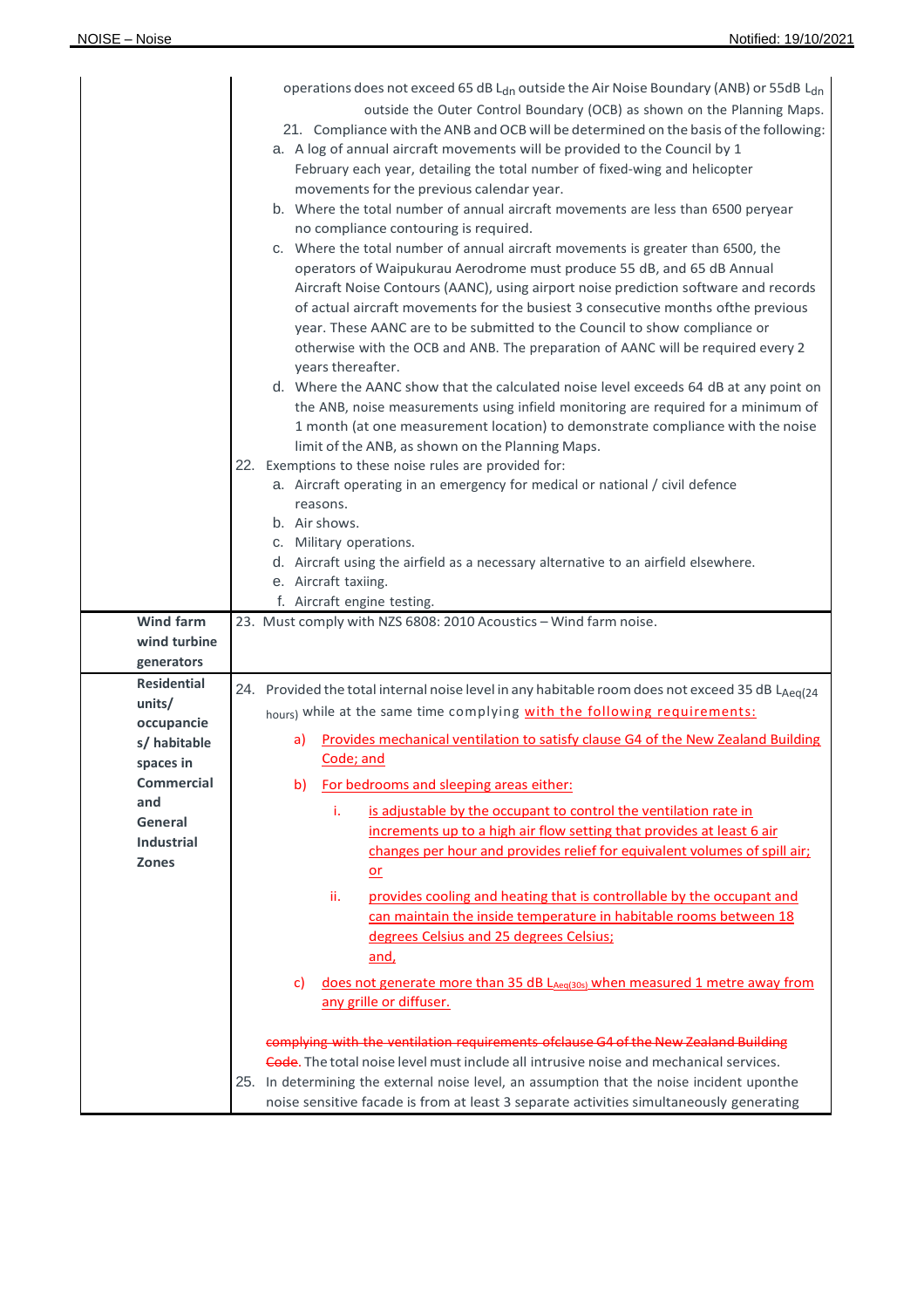|                                           | the maximum allowable noise level for that zone.<br>Compliance with the above must be confirmed in writing by a suitably qualified and<br>26.<br>experienced expert acoustic consultant.                                                                                                                                                                                                                                                                                                                                                                                                                                                                                                                                                        |
|-------------------------------------------|-------------------------------------------------------------------------------------------------------------------------------------------------------------------------------------------------------------------------------------------------------------------------------------------------------------------------------------------------------------------------------------------------------------------------------------------------------------------------------------------------------------------------------------------------------------------------------------------------------------------------------------------------------------------------------------------------------------------------------------------------|
| <b>Audible</b><br>bird scaring<br>devices | 27. Noise from audible explosive bird scaring devices must only be operated between the<br>period 30 mins before sunrise and 30 mins after sunset, and must not exceed 100 dB<br>L <sub>Zpeak</sub> , when measured within the notional boundary of any other site in theGeneral Rural<br>or Rural Production Zones, or within the site boundary of any site in the Rural Lifestyle,<br>General Residential or Settlements Zones.<br>28. Discrete sound events of a bird scaring device including shots or audible sound must not<br>exceed 3 events within a 1-minute period and must be limited to a total of 12 individual<br>events per hour.<br>29. Where audible sound is used over a short or variable time duration, no event mayresult |
| <b>Frost fans</b>                         | in a noise level greater than 50dBA LAE when assessed at the notional boundary of any<br>other site in the General Rural or Rural Production Zones, or within the site boundary of<br>any site in the Rural Lifestyle, General Residential or Settlement Zones.<br>30. Noise generated by frost fans must not exceed 55 dB LAeg 10min when assessed                                                                                                                                                                                                                                                                                                                                                                                             |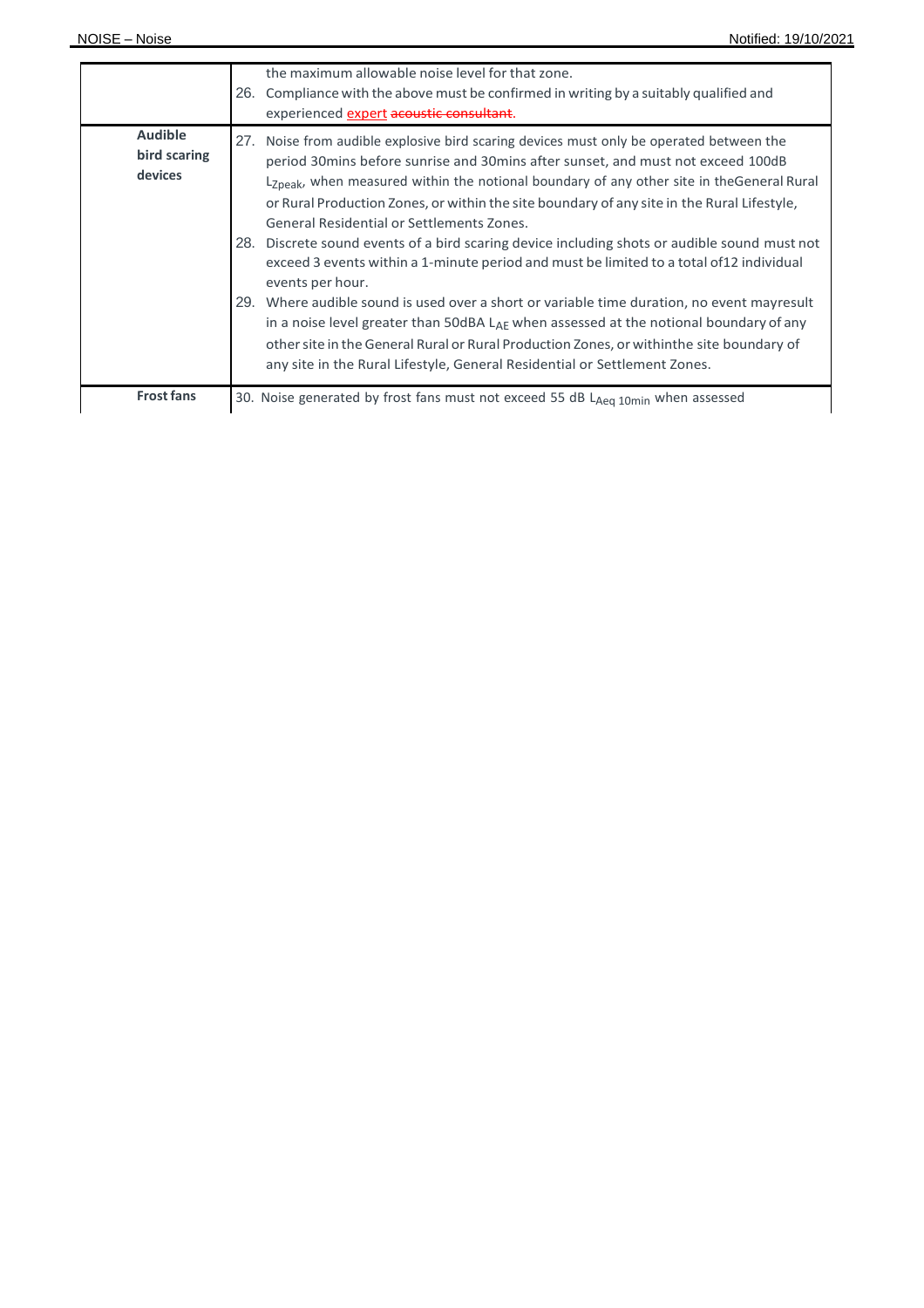|                                                        | within the notional boundary of any other site in the General Rural or Rural Production<br>Zones, or within the site boundary of any site in the Rural Lifestyle, General Residential or<br>Settlement Zones. |                                                                                                                                                                                                                                                                                                                                                                                                                                                                                                                                                                                                                                                                                                                                                                                                                                                                                                                        |                                                                                                                                                                                                                                                                          |               |  |  |
|--------------------------------------------------------|---------------------------------------------------------------------------------------------------------------------------------------------------------------------------------------------------------------|------------------------------------------------------------------------------------------------------------------------------------------------------------------------------------------------------------------------------------------------------------------------------------------------------------------------------------------------------------------------------------------------------------------------------------------------------------------------------------------------------------------------------------------------------------------------------------------------------------------------------------------------------------------------------------------------------------------------------------------------------------------------------------------------------------------------------------------------------------------------------------------------------------------------|--------------------------------------------------------------------------------------------------------------------------------------------------------------------------------------------------------------------------------------------------------------------------|---------------|--|--|
| <b>Temporary</b><br>military<br>training<br>activities |                                                                                                                                                                                                               | 31. Weapons firing and/or the use of explosives:<br>a. Notice is provided to the Council at least 5 working days prior to the<br>commencement of the activity.<br>b. The activity complies with the following minimum separation distances to the<br>notional boundary of any building housing a noise sensitive activity:<br>i. 0700 - 1900 hours: 500m<br>ii. 1900-0700 hours: 1,250m<br>c. Where the minimum separation distances specified above cannot be met, thenthe<br>activity must comply with the following peak sound pressure level when measured<br>at the notional boundary of any building housing a noise sensitive activity:<br>i. 0700 - 1900 hours: 95 dBC<br>ii. 1900 - 0700 hours: 85 dBC<br>32. Mobile noise sources:<br>a. Must comply with the noise limits set out in Tables 2 and 3 of NZS6803:1999<br>Acoustics - Construction Noise, with reference to 'construction noise' taken torefer |                                                                                                                                                                                                                                                                          |               |  |  |
|                                                        |                                                                                                                                                                                                               | earthmoving equipment.<br>33. Fixed (stationary) noise sources:                                                                                                                                                                                                                                                                                                                                                                                                                                                                                                                                                                                                                                                                                                                                                                                                                                                        | to mobile noise sources.<br>b. Note: Mobile noise sources (other than firing of weapons and explosives)<br>include personnel, light and heavy vehicles, self-propelled equipment,<br>a. Must comply with the noise limits set out in the table below when measured atthe |               |  |  |
|                                                        |                                                                                                                                                                                                               | <b>Time (Monday to Sunday)</b>                                                                                                                                                                                                                                                                                                                                                                                                                                                                                                                                                                                                                                                                                                                                                                                                                                                                                         | $L_{Aeq}$ (15                                                                                                                                                                                                                                                            | $L_{AF(max)}$ |  |  |
|                                                        |                                                                                                                                                                                                               |                                                                                                                                                                                                                                                                                                                                                                                                                                                                                                                                                                                                                                                                                                                                                                                                                                                                                                                        | min)                                                                                                                                                                                                                                                                     |               |  |  |
|                                                        |                                                                                                                                                                                                               | $0700 - 1900$ hours                                                                                                                                                                                                                                                                                                                                                                                                                                                                                                                                                                                                                                                                                                                                                                                                                                                                                                    | 55 dB                                                                                                                                                                                                                                                                    | N/A           |  |  |
|                                                        |                                                                                                                                                                                                               | 1900 - 2200 hours                                                                                                                                                                                                                                                                                                                                                                                                                                                                                                                                                                                                                                                                                                                                                                                                                                                                                                      | 50 dB                                                                                                                                                                                                                                                                    |               |  |  |
|                                                        |                                                                                                                                                                                                               | 2200 - 0700 hours                                                                                                                                                                                                                                                                                                                                                                                                                                                                                                                                                                                                                                                                                                                                                                                                                                                                                                      | 45 dB                                                                                                                                                                                                                                                                    | 75 dB         |  |  |
|                                                        |                                                                                                                                                                                                               | b. Note: Fixed (stationary) noise sources (other than firing of weapons and<br>explosives) include power generation, heating, ventilation or air conditioning<br>systems, or water or wastewater pumping/treatment systems.<br>34. Helicopter landing areas:<br>a. Must comply with NZS6807:1994 Noise Management and Land Use Planning for<br>Helicopter Landing Areas.<br>b. Noise levels will be measured in accordance with NZS6801:2008 Acoustics -<br>Measurement of Sound.                                                                                                                                                                                                                                                                                                                                                                                                                                      |                                                                                                                                                                                                                                                                          |               |  |  |

# **Assessment Matters**

For Discretionary Activities, Council's assessment is not restricted to these matters, but it may consider them(among other factors).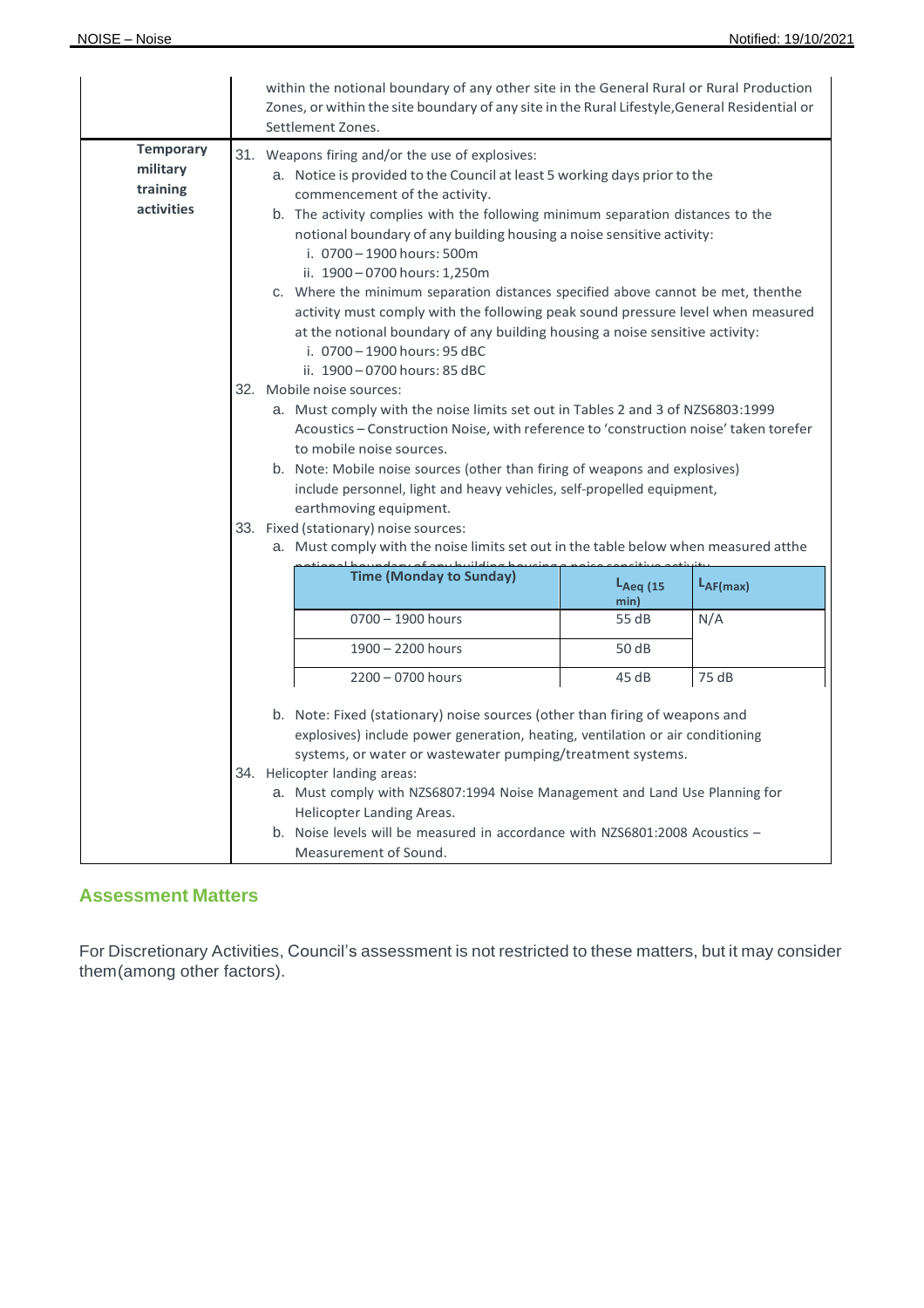# **NOISE-AM1 Compatibility**

1. The nature of the zone within which the noise generating activity is located and its compatibility with theexpected environmental results for that zone, including proximity of any existing noise sensitive activities.

#### **NOISE-AM2 Ambient Noise Levels**

1. Existing ambient noise levels.

#### **NOISE-AM3 Vehicle Noise**

- 1. If traffic generation during the night-time period is of concern, whether the noise level exceeds 55dB LAeq (1 hour) at the façade of a habitable space.
- 2. If it is likely that vehicles associated with an activity while travelling on public roads will generate more than 55dB LAeq (1 hour) at the façade of a habitable space.

#### **NOISE-AM4 Degree of Exceedance of Noise Limits**

1. The length of time for which specified noise levels will be exceeded, particularly at night, with regard tolikely disturbance that may be caused.

## **NOISE-AM5 Community Benefit of Entertainment Activities**

1. The value and nature of entertainment activities and their benefit to the wider community, having regard tothe frequency of noise intrusion and the practicality of mitigating noise, or utilising alternative sites.

## **NOISE-AM6 Extent to which Achieving Relevant Limits is Practicable**

1. The extent to which achieving the relevant limits is practicable, given any existing activities which createnoise, particularly on the interface with commercial, industrial, or recreational activities and whether the environment is subject to significant noise intrusion from road, rail or air transport activities.

#### **NOISE-AM7 Assessment of Noise and Mitigation Options**

1. The level of involvement of a suitably qualified and experienced acoustic consultant in the assessment of potential noise effects and/or mitigation options to reduce noise emissions.

#### **NOISE-AM8 Other Relevant Standards, Codes of Practice and Assessment Methods**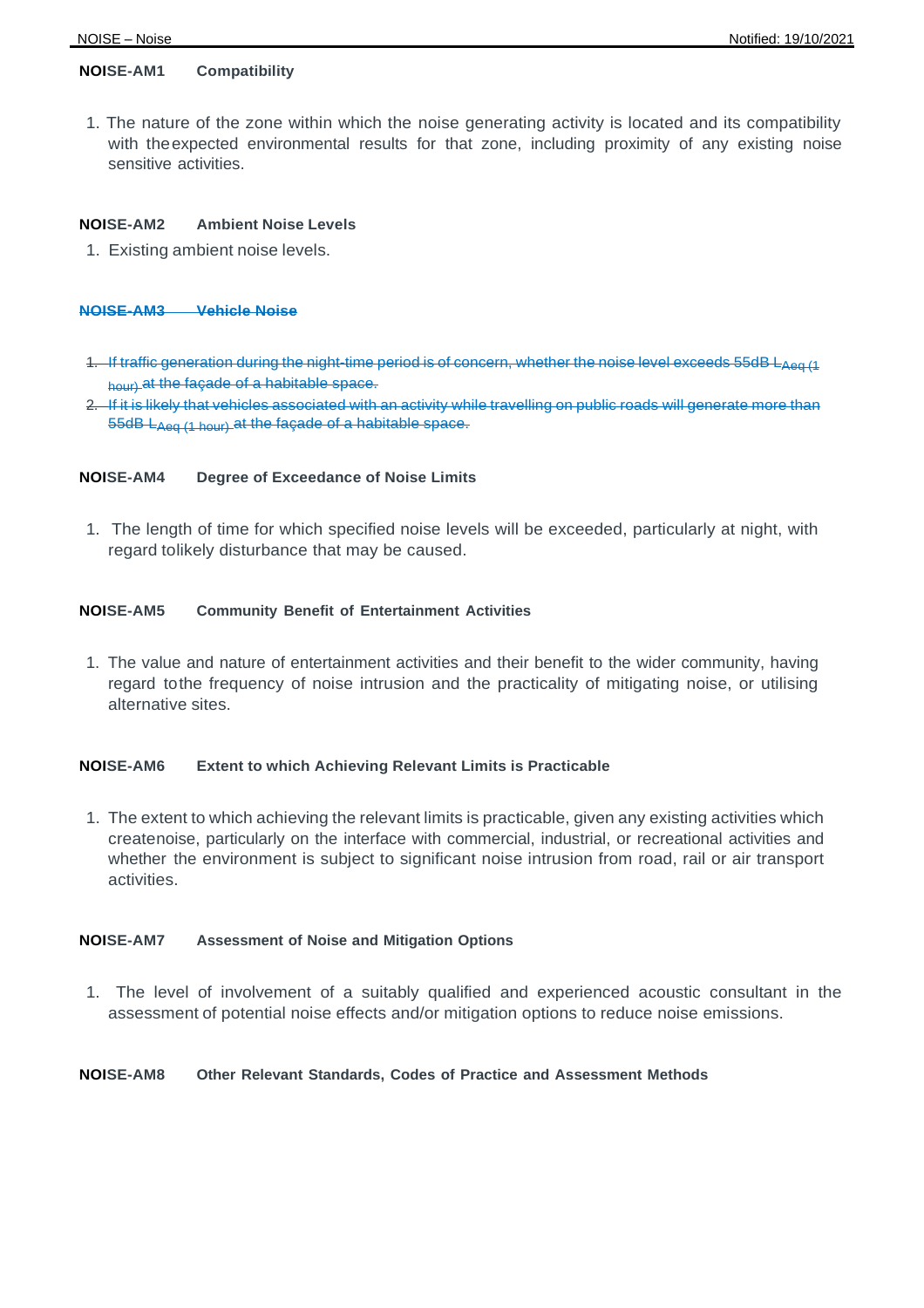1. Any other relevant standards, codes of practice or assessment methods based on robust acoustic principles.

# **NOISE-AM9 Effects on Cultural Values**

1. Effects of noise on cultural values associated with any sites and areas of significance to Maori identified inSASM-SCHED3 and on the Planning Maps, or marae.

# **NOISE-AM10 Waipukurau Aerodrome**

- 1. In respect of noise associated with aircraft engines at the Waipukurau Aerodrome:
	- a. The degree to which excessive noise generation will affect the enjoyment of any public place or residential area in the vicinity.
	- b. The degree to which the noise contrasts with the characteristics of the existing noise environment in terms of level, duration and timing, and the impact of any cumulative increase.
	- c. The nature of measures to mitigate excessive noise levels and the degree to which they would be successful.

# **METHODS**

Methods, other than rules, for implementing the policies:

# **NOISE-M1 Noise Management Plans**

Encouraging the establishment and operation of effective Noise Management Plans for specific sites or sectorgroups.

#### **NOISE-M2 New Zealand Standards**

Reference to various New Zealand Standards for measuring and assessing noise emission.

#### **NOISE-M3 Industry Best Practice**

Encouraging adoption of industry best practice e.g. Helicopter Association International's 'Fly Neighbourly'programme.

# **NOISE-M4 Section 16 RMA Unreasonable Noise**

Control emission of unreasonable noise under section 16 of the RMA.

**NOISE-M5 Monitoring and Enforcement**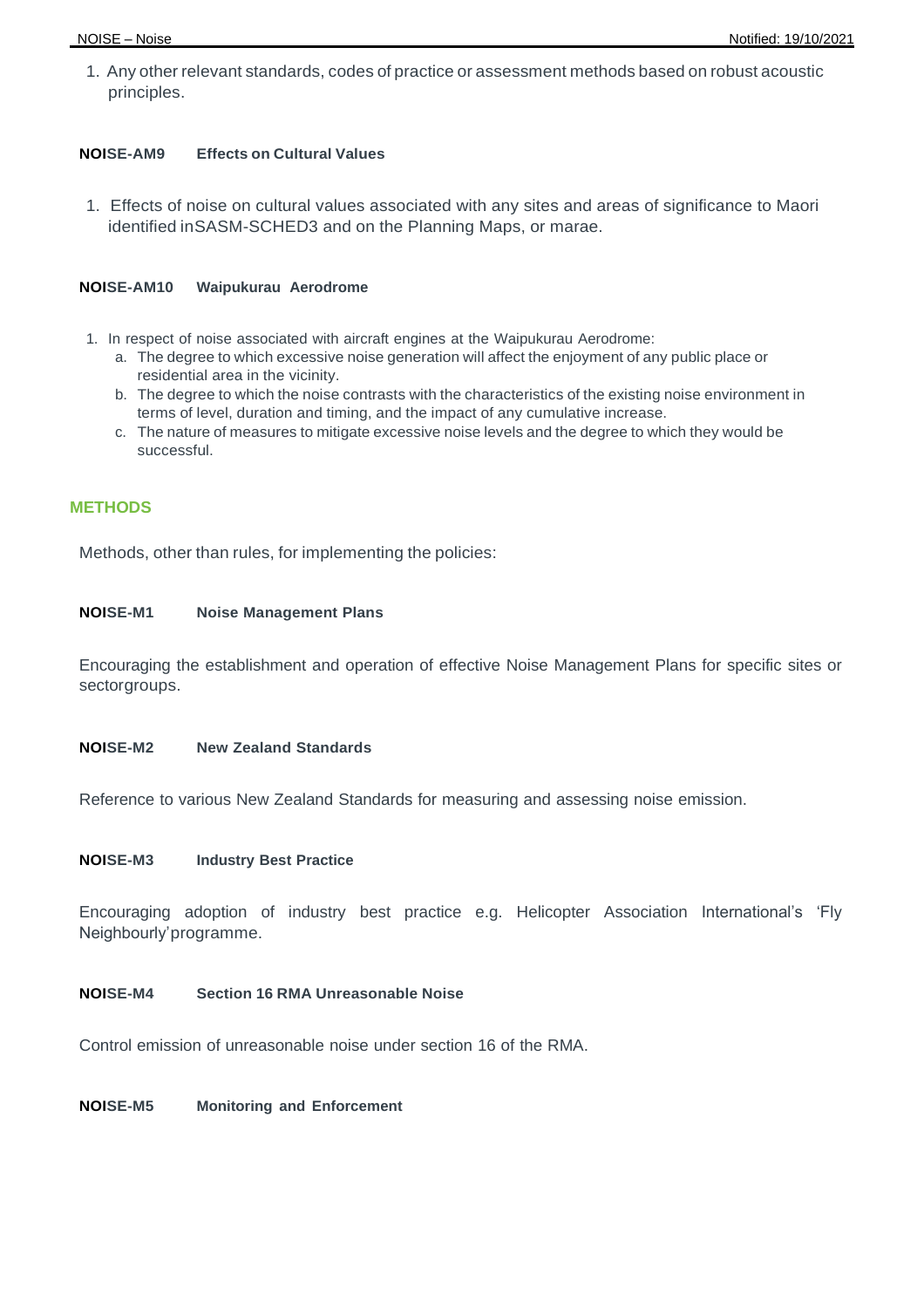Monitoring and enforcement of noise as part of Council's functions under the RMA.

# **PRINCIPAL REASONS**

The principal reasons for adopting the policies and methods:

The District Plan seeks to control the level of noise and vibration received in each zone by setting noise limits that reflect the character and amenity of each zone, but also provides for those activities which are recognised as having different aural qualities associated with them, subject to specific noise standards. Activities such as construction, noise associated with normal agricultural, viticultural, and horticultural operations, emergency service activities and temporary events such as concerts are provided for, subject to specific standards and theoverarching duty to ensure noise does not exceed a reasonable level.

# **ANTICIPATED ENVIRONMENTAL RESULTS**

The environmental results anticipated from the policies and methods:

- **NOISE-AER1 Residents are exposed to an appropriate level of noise.**
- **NOISE-AER2 The amenity of residential areas and established noise-sensitive activities is safeguarded.**
- **NOISE-AER3 Sufficient flexibility for noise-generating activities in the Rural Production, Plains Production and Commercial and General Industrial Zones, as well as noise associated with the operation of the Waipukurau Aerodrome, is provided.**
- **NOISE-AER4 Events and activities of limited duration or frequency that are inherently noisy are not unreasonably constrained.**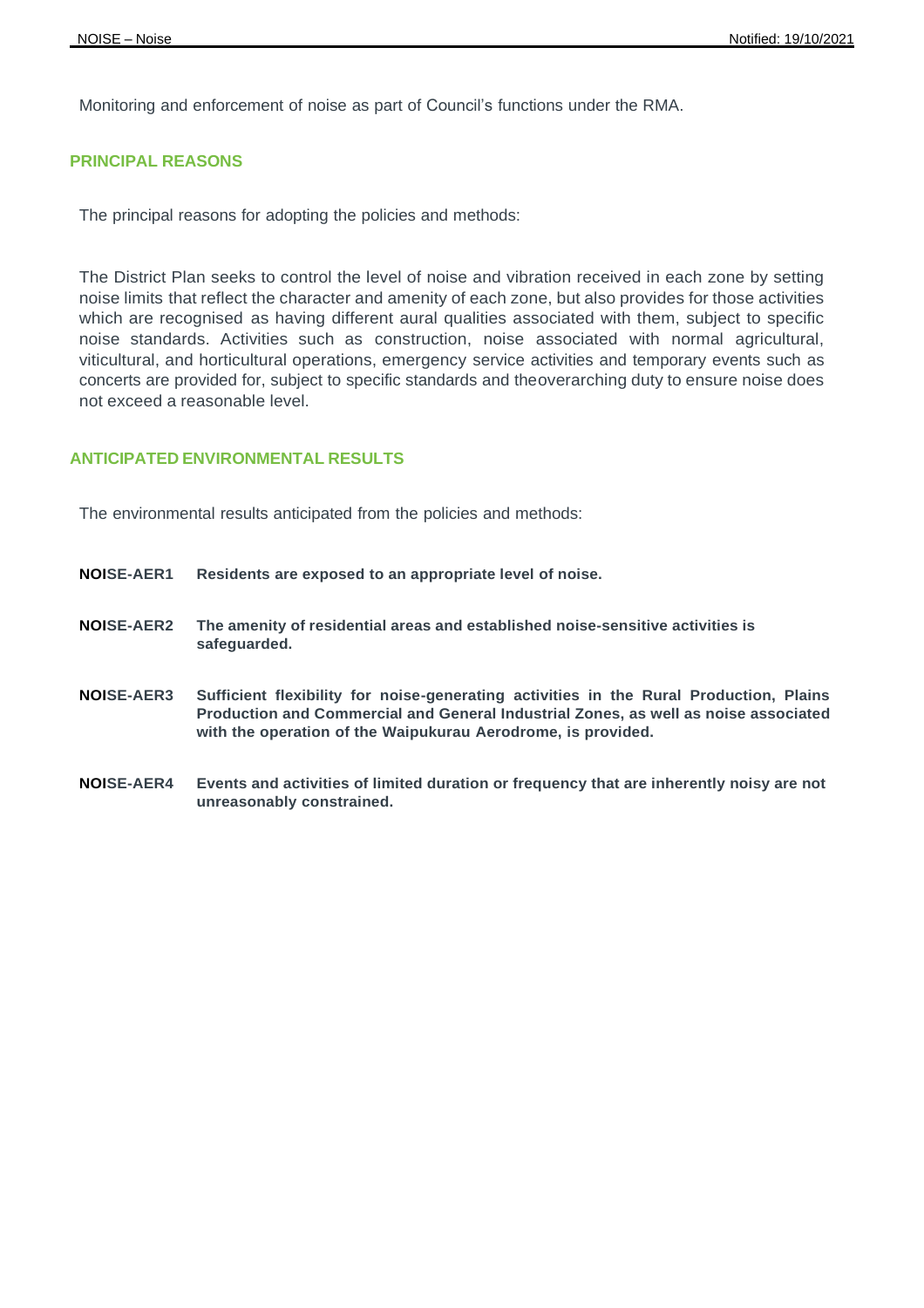**NOISE-AER5 Noise-sensitive activities located out-of-zone have adequate sound insulation.**